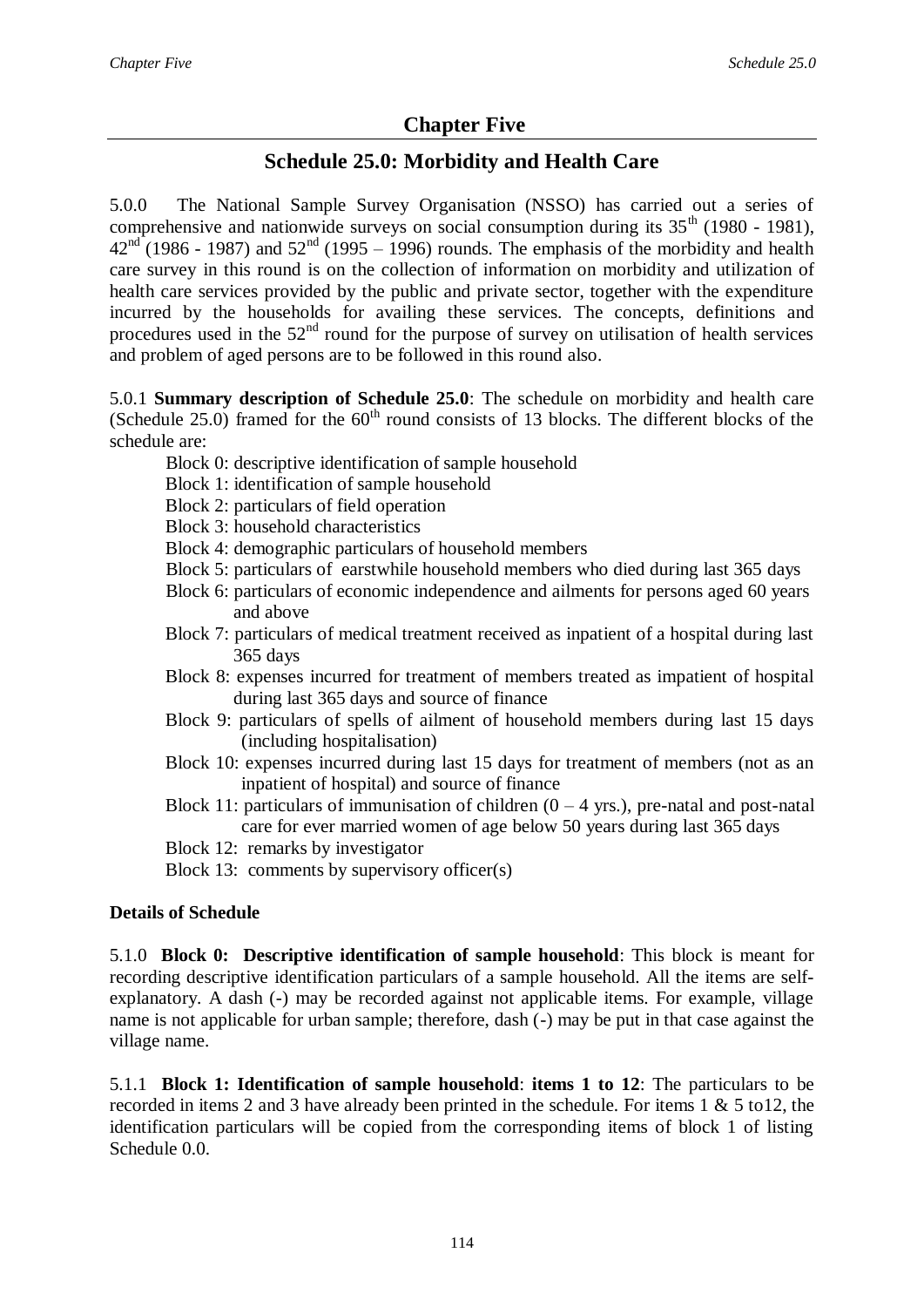5.1.2 **Item 13: sample hg/sb number (1 / 2):** The terms 'hamlet-group (hg)' and 'subblock (sb)' have been explained in Chapter 1. Two hgs/sbs are to be selected wherever formation of hgs/sbs will be resorted to, within the selected village/block. Code 1 or 2 will be recorded against this item depending upon whether the sample household has been selected from hg/sb number 1 or 2. Code 1 will be recorded in all other cases wherever hg/sb formation will not be done.

5.1.3 **Item 14: second stage stratum:** The second stage stratum, to which the sample household belongs, will be copied from columns 21 to 24 of block 5 of Schedule 0.0. The second stage stratum numbers are indicated in the heading of the corresponding columns of block 5 of Schedule 0.0.

5.1.4 **Item 15: sample household number:** The sample household number (i.e., order of selection) of the selected household is to be copied from the appropriate column (cols. 21 to 24) of the listing schedule (block 5 of Schedule 0.0) against this item.

5.1.5 **Item 16: srl. no. of informant (as in col. 1, block 4):** This item may be filled in after canvassing the schedule in the sample household. The person, who will provide major portion of the information for of the schedule, will be treated as the informant. His or her srl. no. will be copied from col. 1 of block 4 of this schedule. Note that the informant must be a household member.

5.1.6 **Item 17: response code:** This item is also to be filled-in after canvassing the schedule. The type of informant, considering his co-operation and capability in providing the required information, will be recorded against this item in terms of specified response codes. The codes are:

5.1.7 **Item 18: survey code:** Whether the originally selected sample household has been surveyed or a substituted household has been surveyed will be indicated against this item. Code 1 will be recorded if the originally selected sample household has been surveyed, and code 2 otherwise. If neither the originally selected household nor the substituted household can be surveyed i.e., if the sample household is a casualty, code 3 will be recorded. In such cases only blocks 0, 1, 2, 12 and 13 will be filled in and on the top of the front page of the schedule the word **'CASUALTY'** will be written and underlined.

5.1.8 **Item 19: reason for substitution of original household (code)**: For an originally selected sample household which could not be surveyed, irrespective of whether a substituted household could be surveyed or not, the reason for not surveying the original household will be recorded against item 18 in terms of the specified codes. The codes are: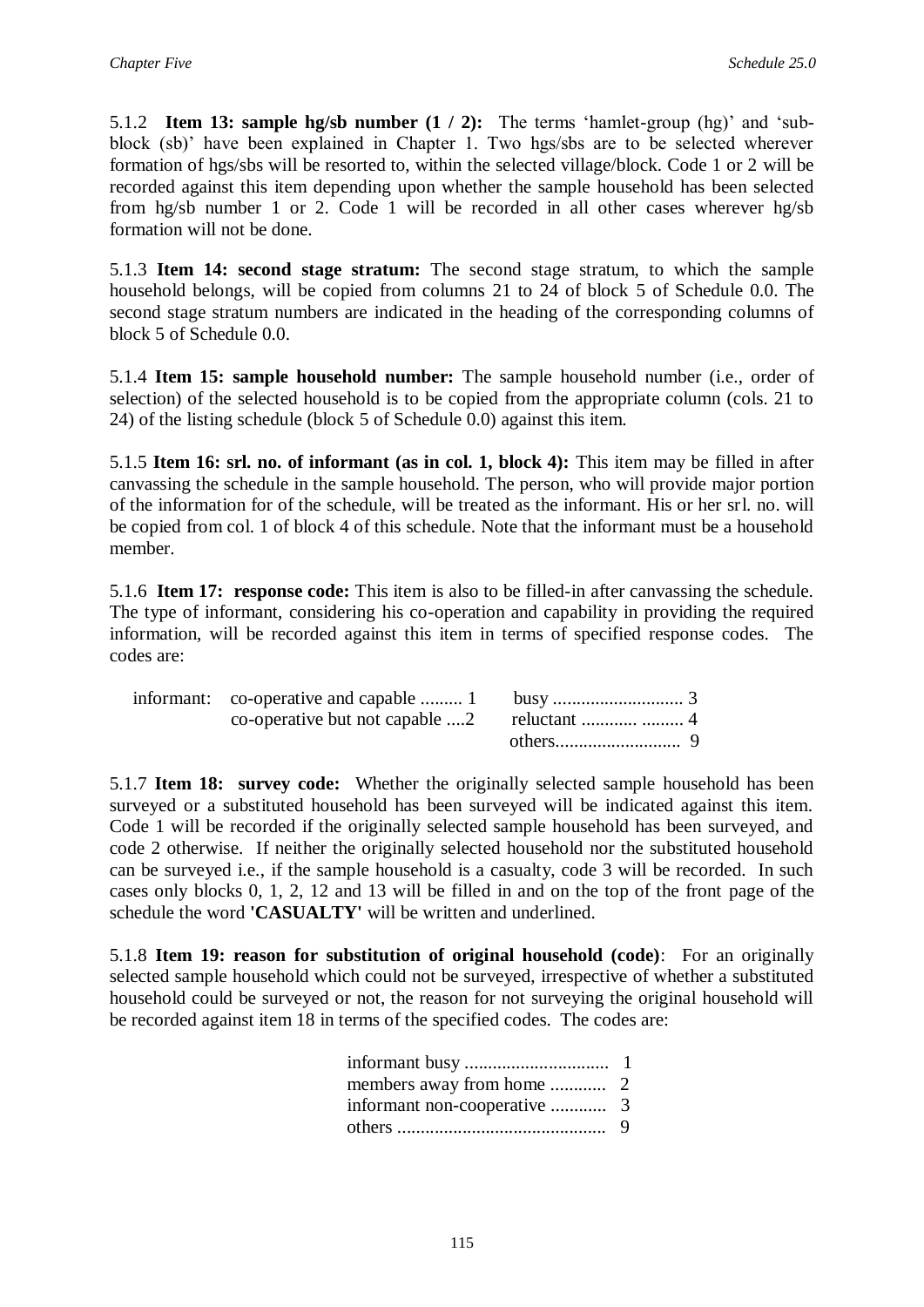This item is applicable only if the entry against item 18 is either 2 or 3. Otherwise, this item is to be left blank.

5.2.0 **Block 2: Particulars of field operation:** The identity of the Investigator, Assistant Superintendent and Superintendent associated, date of survey / inspection / scrutiny of schedules, despatch, etc., will be recorded in this block against the appropriate items in the relevant columns. Besides, person-codes of field officials are to be recorded against item 1(ii) (for central sample only). If the schedule is required to be canvassed for more than one day, the first day of survey is to be recorded against the item srl. no. 2 (i). The total time taken for the survey (item 4) should include actual time taken for canvassing the schedule only, and should not include time for journey or for any break during the survey caused due to some unavoidable circumstances either in the part of the investigator or the informant.

5.3.0 **Block 3: Household characteristics:** Information on some socio-economic characteristics of the sample households, which have a direct bearing on the data collected in the subsequent blocks, is included in this block. These characteristics are usually used for classifying the households.

5.3.1 **Item 1: household size:** The size of the sample household will be recorded against this item. For detailed definition please see paras 1.9.1 to 1.9.3 of Chapter One. This number will be same as the last serial number recorded in column 1 of block 4.

5.3.2 **Item 2: principal industry (NIC-1998):** The description of the principal household industry will be recorded in the space provided. The cell for entry against item 2 has been split for recording each digit separately. The appropriate five-digit industry code of the NIC 1998 will be recorded here.

5.3.3 **Item 3: principal occupation (NCO-1968):** The description of the principal household occupation will be recorded in the space provided. The appropriate three-digit occupation code of the NCO 1968 is to be recorded in the three cells, which have been provided for recording each digit separately. The procedure for determination of principal industry and occupation has been described in para 1.9.37 of Chapter One.

5.3.4 **Item 4: household type:** The household type code based on the means of livelihood of a household will be decided on the basis of the source of the household's income during the 365 days preceding the date of survey. For this purpose, only the household's income (net income and not gross income) from economic activities will be considered; but the incomes of servants and paying guests will not be taken into account. The procedure for determination of household type is given in paras 3.3.5 to 3.3.9 of Chapter Three. The selected household will be assigned appropriate type code out of the following:

## **For the rural areas**:

|                         | self-employed in non-agriculture  1 self-employed in agriculture  4 |
|-------------------------|---------------------------------------------------------------------|
| <b>For urban areas:</b> |                                                                     |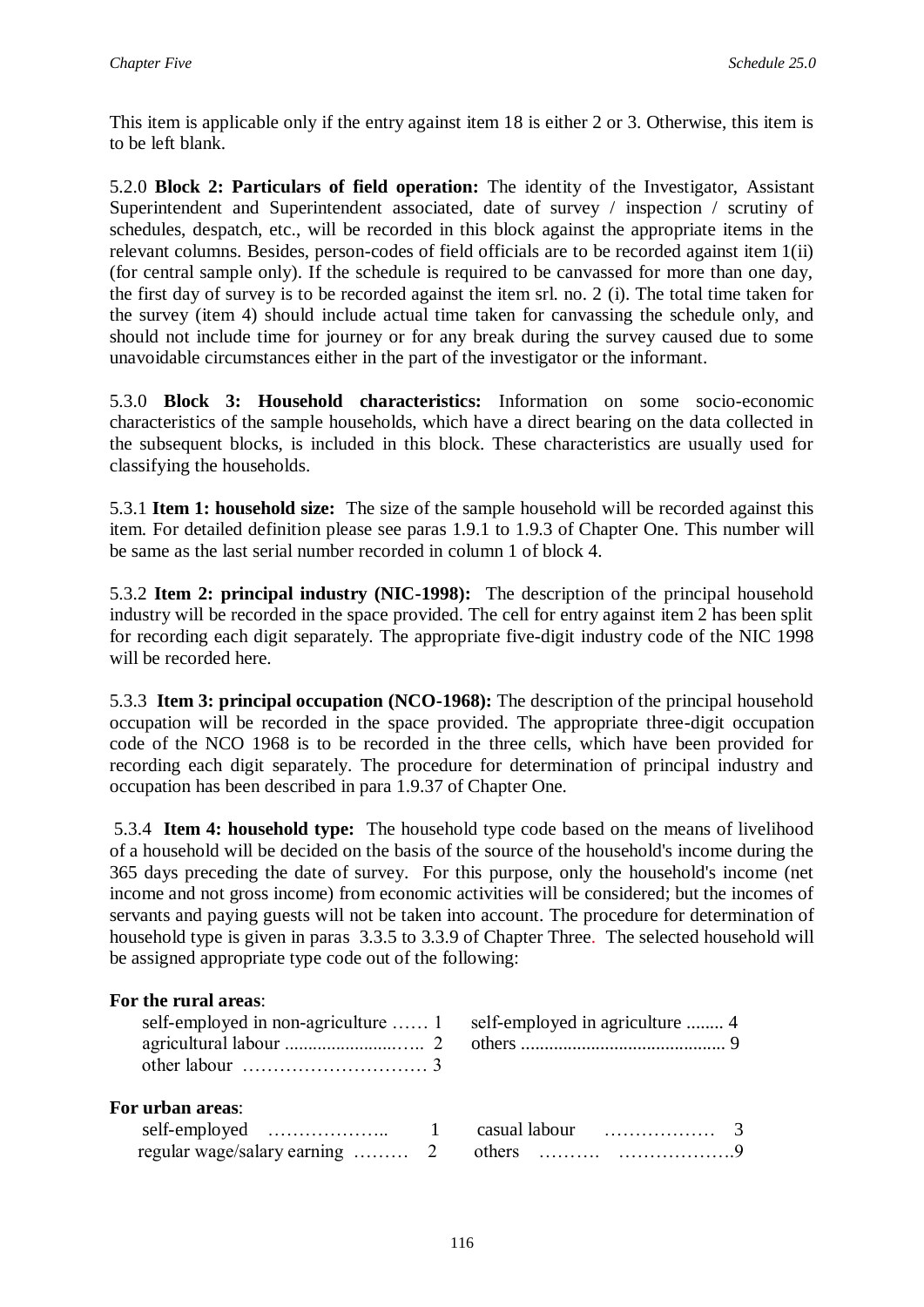5.3.5 **Item 5: religion:** The religion of the household will be recorded against this item in codes. If different members of the household belong to different religions, the religion of the head of the household will be considered as the religion of the household. The codes are:

| Hinduism $\dots \dots \dots 1$ |                   |
|--------------------------------|-------------------|
|                                |                   |
| Christianity  3                | Zoroastrianism  7 |
| Sikhism $\ldots$ 4             |                   |

5.3.6 **Item 6: social group:** Whether or not the household belongs to scheduled tribe, scheduled caste or other backward class will be indicated against this item in terms of the specified codes which are:

scheduled tribe - 1, scheduled caste - 2, other backward class - 3, others - 9

Those who do not come under any one of the first three social groups will be assigned code 9 meant to cover all other categories. In case different members belong to different social groups, the group to which the head of the household belongs will be considered as the 'social group' of the household.

5.3.7 **Item 7: land possessed as on the date of survey:** Land possessed is given by (land owned including land under 'owner like possession') + (land leased-in) - (land leased out) + (any land possessed by the household which is neither owned nor leased-in). For detailed definition please see para 1.9.10 of Chapter One. The land possessed by the household is to be recorded in terms of specified codes which are given below:

| Land possessed (hectares) |                        |  |
|---------------------------|------------------------|--|
| less than $0.005$ 01      |                        |  |
|                           |                        |  |
|                           |                        |  |
|                           |                        |  |
|                           | greater than $8.00$ 12 |  |
|                           |                        |  |
|                           |                        |  |

5.3.8 **Item 8: type of structure**: The type of structure refers to the materials used for different parts of building and is to be identified as per the definitions given earlier for each of the different types of structure viz., pucca, semi-pucca, serviceable kutcha and nonserviceable kutcha . For detailed definition please see paras 1.9.4 to 1.9.6 of Chapter One. If the household had no structure to live in, it is also to be entered against this item. The relevant codes are as below:

| serviceable kutcha  3<br>unserviceable kutcha  4               |  |
|----------------------------------------------------------------|--|
| no structure $\dots \dots \dots \dots \dots \dots \dots \dots$ |  |

5.3.9 **Item 9: type of latrine**: The information about the type of latrine used by the household will be recorded in codes. The codes are: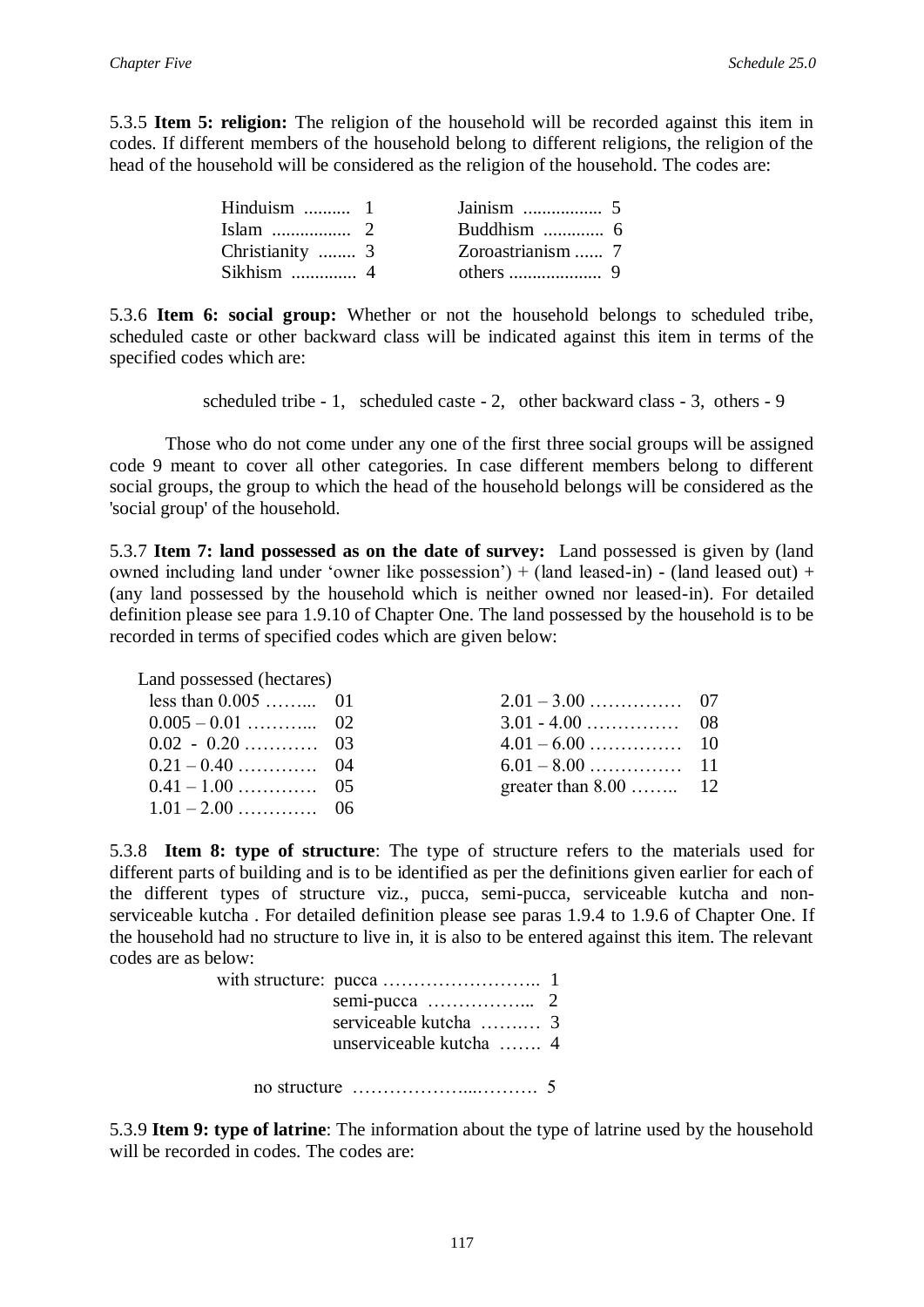| latrine:           |                              |
|--------------------|------------------------------|
| service latrine  1 | septic tank/ flush system  3 |
|                    | others $\ldots$ 9            |
|                    |                              |

no latrine ……………4

If the household does not have any latrine facility, i.e., its members use open area as latrine code 4 will be recorded. In a few areas, one may still comes across latrines that are serviced by scavengers. These are called service latrines. A latrine connected to underground sewerage system is called flush system latrine. A latrine connected to underground septic chambers will be considered as a septic tank latrine. A latrine connected to a pit dug in earth is called a pit latrine. If the household uses a latrine of any other type, code 9 will be recorded.

5.3.10 **Item 10: type of drainage**: Drainage arrangement means arrangement for carrying off the wastewater and liquid waste of the house. Information on the type of drainage available to the household members will be recorded against this item in codes. The codes are:

| no drainage |  |
|-------------|--|

5.3.11 **Item 11: major source of drinking water**: The information in respect of the household's major source of drinking water will be collected and entered against this item in codes. The codes are:

| tankers                                 |  |
|-----------------------------------------|--|
|                                         |  |
| $tank / pond$ (reserved for drinking) 6 |  |
|                                         |  |
|                                         |  |
|                                         |  |

If an arrangement is made by corporation, municipality, panchayat or other local authorities or any private or public housing estate or agency to supply water through pipe for household uses and if the sample household is availing such facility, then code 2 will be appropriate. Drinking water carried through pipe from sources like well, tank, river etc. by the owner / occupants only for convenience of the household, however, will not be treated as tap water. Instead, such a source will get the code appropriate to the actual source from which water is carried through pipe. Code 4 will be appropriate if drinking water is supplied through tankers engaged by Municipality or other organisations. The other codes are self-explanatory. If the household gets drinking water from more than one source, the source, which is in major use, should be its source. In this connection, it may be mentioned that particularly in rural areas, the source of drinking water may be different in different seasons. In such cases, the investigator is to ascertain the household's major source of drinking water and record it considering all the seasons during the last 365 days against this item.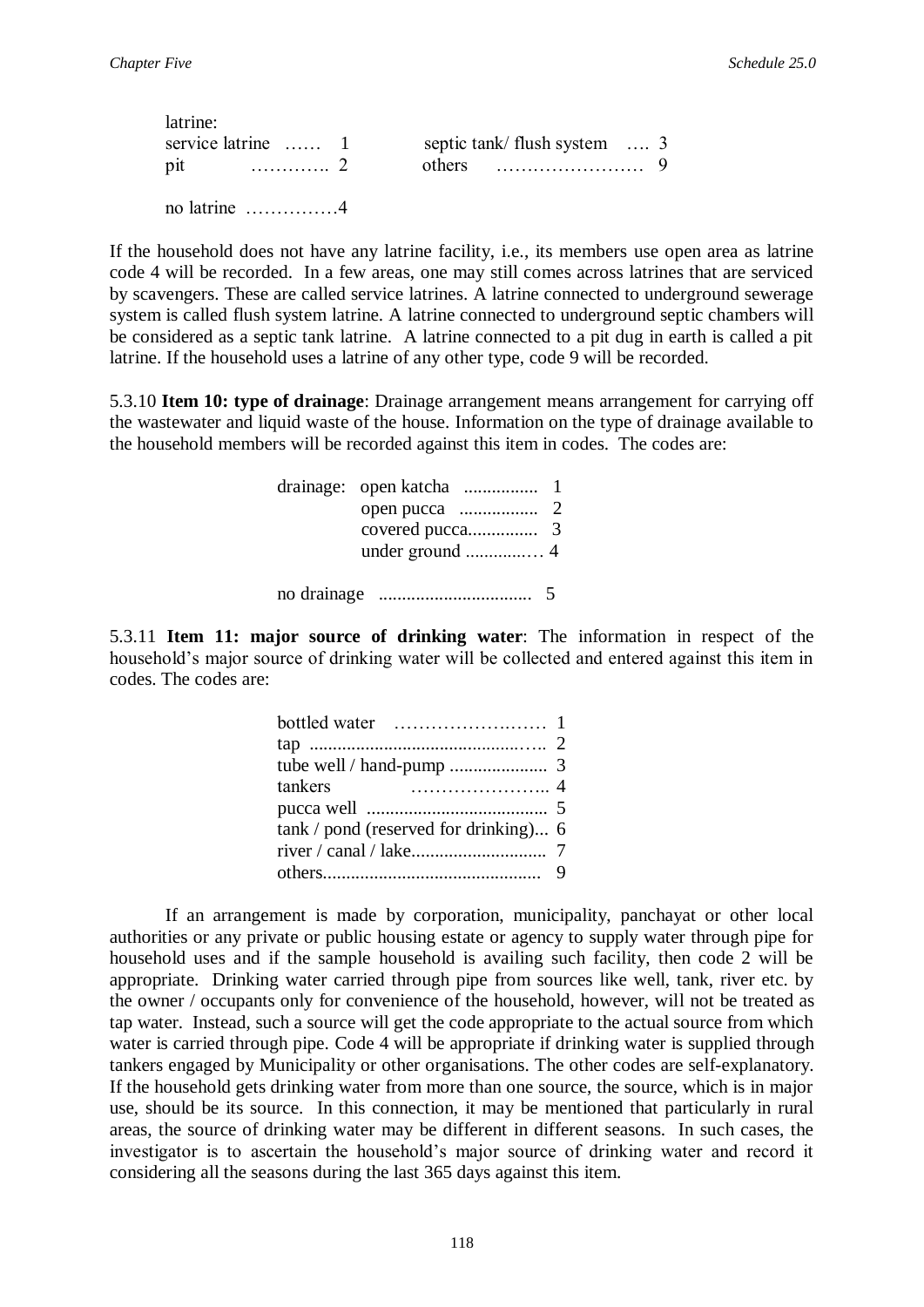5.3.12 **Item 12: is water treated before drinking:** It is to be ascertained whether any treatment of water is done before drinking. Some involve the precipitation of soluble impurities and others, the separating out of insoluble impurities through various kinds of "filters" including cloth screens. Bacteria in the water are killed by boiling the water or by ultraviolet rays in the "Aquaguard"-type water treatment appliances. All these cases are to be considered as "treatment" of water. If any such treatment of water is done before drinking then code 1 is to be recorded. Otherwise, code 2 will be recorded.

5.3.13 **Item 13: type of water treatment:** The entries are to be recorded here in codes. Treatment of water with "Zeoline"-type tablets or with alum or with bleaching powder, may be classified under 'any disinfectant' (code 5). "Filter" (code 3) refers to commercially produced filters (usually of the "candle" type). "Aquaguard"-type appliances, although they contain a filtering device in addition to the ultraviolet radiation chamber, will not be classified under "filter" but will get code 1. The codes to be used are:

| ultraviolet rays/resin/    |                                                                                            |  |
|----------------------------|--------------------------------------------------------------------------------------------|--|
|                            |                                                                                            |  |
|                            | boiling $\ldots$ $\ldots$ $\ldots$ $\ldots$ $\ldots$ $\ldots$ $\ldots$ $\ldots$ $\ldots$ 5 |  |
| filter $\ldots$ $\ldots$ 3 |                                                                                            |  |

5.3.14 **Items 14: primary source of energy used for cooking:** Against this item, the code corresponding to the primary source of energy that is used by the household for cooking during **last 30 days preceding the date of survey**, will be recorded. If more than one type of energy is utilised, the primary or principal one on the basis of its use will have to be identified and the corresponding code will be noted in the appropriate box. The codes are:

| $\csc \csc 01$ 01      |  |                            |  |
|------------------------|--|----------------------------|--|
| firewood and chips  02 |  |                            |  |
|                        |  |                            |  |
|                        |  |                            |  |
| dung cake $\ldots$ 05  |  | no cooking arrangement  10 |  |

5.3.15 **Item 15: is there any pet animal:** It is to be ascertained whether the household has any pet animals like pet dogs, cats, birds, etc. in the same premises. The information is to be recorded in terms of code. Code 1 will be recorded if the household has any pet animal and 2 otherwise.

5.3.16 **Items 16 to 21: household consumer expenditure during last 30 days:** Basically, the five items 16-20 constitute a break-up of monthly household consumer expenditure (item 21) corresponding to five different ways – cash payment and four alternatives - in which an item of consumption may be acquired by a household or may become available to a household. For detailed instructions for filling items 16 to 21, refer paras 3.3.19 to 3.3.26.

5.4.0 **Block 4: Demographic and other particulars of household members:** All members of the sample household will be listed in this block. Demographic particulars (viz., relation to head, sex, age, marital status and general education), working status, whether hospitalised/ailing, etc. will be recorded for each member using one line for one member.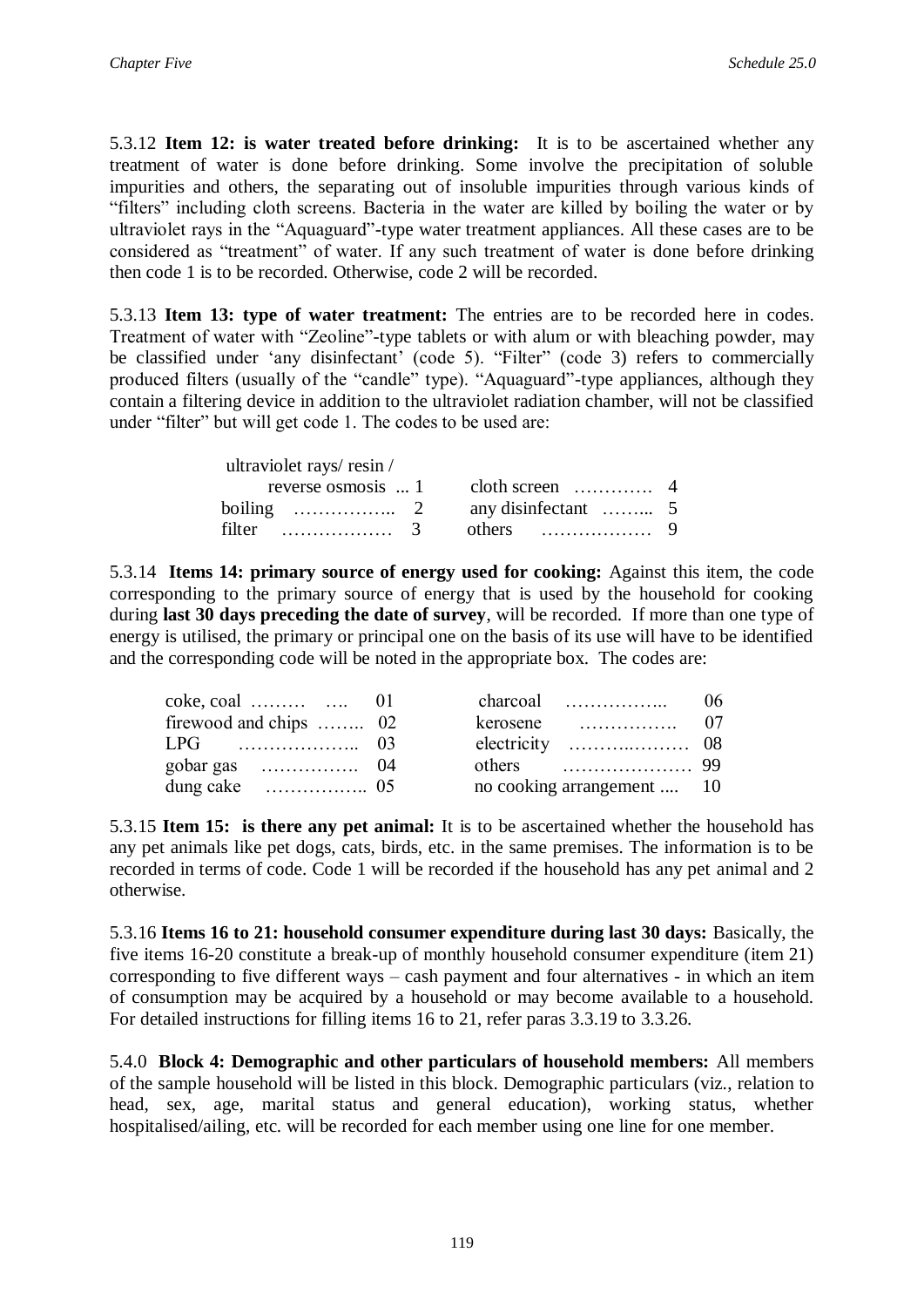5.4.1 **Column 1: serial number:** All the members of the sample household will be listed in block 4 using a continuous serial number in column 1. In the list, the head of the household will appear first followed by head's spouse, the first son, first son's wife and their children, second son, second son's wife and their children & so on. After the sons are enumerated, the daughters will be listed followed by other relations, dependants, servants, etc.

5.4.2 **Column 2: name of member:** The names of the members will be recorded in column 2 corresponding to the serial numbers entered in column 1.

5.4.3 **Column 3: relation to head (code):** The family relationship of each member of the household with the head of the household (for the head, the relationship is 'self') expressed in terms of specified codes will be recorded in this column. The codes are:

|                          | father/mother/father-in-law/mother-in-law   |
|--------------------------|---------------------------------------------|
|                          | brother/sister/brother-in-law/sister-in-law |
| spouse of married child4 | /other relatives 8                          |
|                          |                                             |

5.4.4 **Column 4: sex (male -1, female -2):** For each and every member of the household, sex in terms of the code (male-1, female-2) will be recorded in this column.

5.4.5 **Column 5: age (years):** The age in completed years of all the members listed will be ascertained and recorded in column 5. For infants below one year of age at the time of listing, '0' will be entered in column 5. Similarly, for persons of age 109 years or more, 99 will be entered in this column.

5.4.6 **Column 6: marital status:** The marital status of each member will be recorded in terms of the specified code in this column. The codes are:

|                                   | widowed $\ldots$ 3    |  |  |
|-----------------------------------|-----------------------|--|--|
| currently married $\dots \dots 2$ | divorced/separated  4 |  |  |

5.4.7 **Column 7: general education level:** Information regarding the level of general education attained by the members of the household listed will be recorded in column 7 in terms of the specified code. For the purpose of making entries in this column, only the course successfully completed will be considered. For instance, for a person who has studied up to say, first year B.A., his/her educational attainment will be considered as higher secondary (code 07). For a person who has studied up to  $12<sup>th</sup>$  standard but has not appeared for the final examination or has failed, his/her educational attainment will be considered under 'secondary' (code 06).

| literate:                |      |                                                |      |
|--------------------------|------|------------------------------------------------|------|
| without formal schooling | - 02 | higher secondary                               | - 07 |
| below primary            | -03  | diploma/certificate course                     | 08   |
|                          | 04   | graduate $\dots\dots\dots\dots\dots\dots\dots$ | - 10 |
|                          | -05  | post-graduate $\&$ above 11                    |      |

|                            | 06 |
|----------------------------|----|
| higher secondary           | 07 |
| diploma/certificate course | 08 |
| graduate                   | 10 |
| post-graduate & above      | 11 |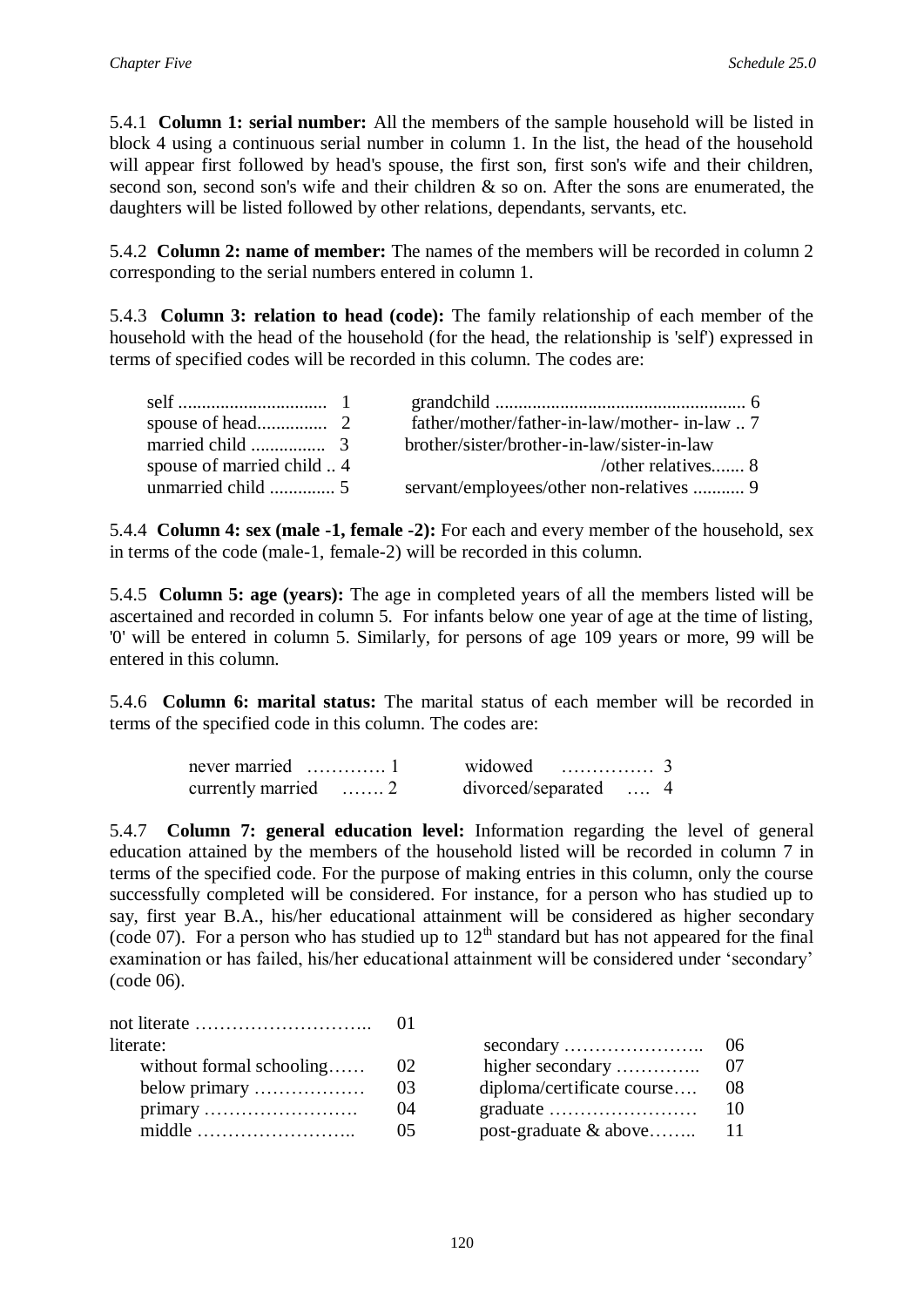5.4.8 **Column 8 : usual activity status**: The usual (principal) activity status (as defined in para 1.9.25) of each of the persons will be ascertained and recorded in this column as per the codes given below :

#### **working or being engaged in economic activity (employed):**

| worked in household enterprise (self-employed) as an own account worker  11 |    |
|-----------------------------------------------------------------------------|----|
|                                                                             |    |
|                                                                             |    |
|                                                                             | 31 |
|                                                                             | 41 |
|                                                                             |    |
| not working but seeking or available for work (unemployed):                 |    |
|                                                                             |    |
|                                                                             |    |

#### **not working and also not available for work (not in labour force):**

| attended domestic duties and was also engaged in free collection of |    |
|---------------------------------------------------------------------|----|
|                                                                     | 93 |
|                                                                     | 94 |
|                                                                     | 95 |
|                                                                     | 96 |
|                                                                     |    |
|                                                                     |    |

5.4.9 **Column 9: during last 365 days whether hospitalised**: Whether or not the members of household were hospitalised during last 365 days for treatment of ailments will be enquired upon. Code 1 will be recorded for those who were hospitalised and 2 otherwise. For definition of ailment and hospitalisation, see para 1.9.46 and 1.9.47 of Chapter One.

5.4.10 **Column 10: if hospitalised during last 365 days, number of times hospitalised**: The 'number of times hospitalised' means the number of cases of hospitalisation (see paras 1.9.46 and 1.9.47 of Chapter One for definition of ailment and hospitalisation). Those who were hospitalised for treatment of any ailment during last 365 days i.e., those with code 1 in column 9, for each of them the number of cases of hospitalisation will be entered here. The following points may be noted for deciding the number of cases of hospitalisation:

- Even when it is reported that a particular member had been hospitalised more than once - whether in the same or different hospitals, for the same or different spells of an ailments, or for the same or different ailments - each admission to hospital should be counted as a separate hospitalisation case.
- For convenience, however, more than one hospitalisation case for the same spell of ailment of a person may be recorded as a single case, if no separate account of expenditure is kept, provided that the concerned hospitals are of the same type.
- Thus, different hospitalisation cases involving different types of hospitals should always be recorded as separate cases of hospitalisation.
- The admission in and discharge from the hospital, irrespective of the duration, may be considered as a case of hospitalisation.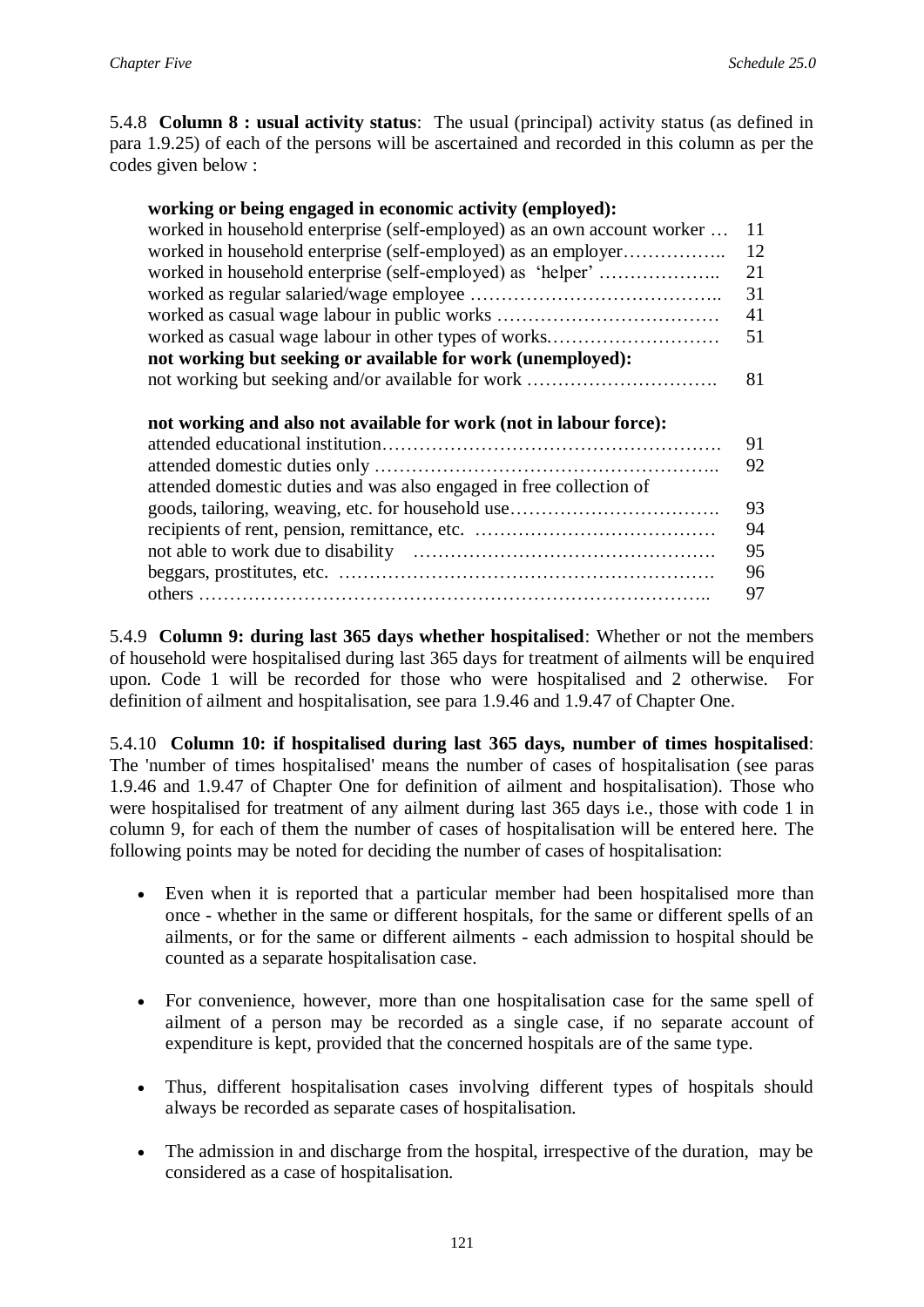5.4.11 **Column 11: whether ailing anytime during last 15 days**: For each member of the household, it will be enquired whether he/she suffered from any ailment anytime during last 15 days. Those who suffered from any ailment, code 1 will be recorded for them. Otherwise, code 2 will be recorded. It may be noted that some ailments may be treated (either as an inpatient of a hospital or otherwise) and some untreated - both the cases should be considered here. For detailed definition of ailments please see para 1.9.46 of Chapter One. It may be further noted that

- a person under medication for an ailment during the reference period, whether he/she felt sick or not, **will be** treated as ailing;
- cases of complications arising during pregnancy or after childbirth **will be** considered as ailment;
- untreated injuries like cuts, burns, scald, bruise etc. of minor nature **will not be** covered, if the informant does not consider them to be severe enough.

5.4.12 **Column 12: whether ailing on the day before the date of survey** : As in column 11, here the reference period is one day - the day before the date of survey. If any member was ailing on the day before the date of survey, for him/her code 1 will be entered here, otherwise code 2 will be entered.

5.4.13 **Column 13: reporting of items under columns 11 & 12 (self – 1, proxy – 2):** As has already been mentioned, efforts are to be made to collect information relating to ailments of each household member from the member themselves. But in spite of the best efforts it may be possible that this information is provided by some other person, say the head of the household. Code 1 is to be recorded under this column if the ailing member himself/herself provides information for his/her ailments during last 15 days or for the day before the date of survey (cols. 11 & 12). Otherwise, code 2 may be recorded.

5.4.14 **Columns 14 & 15: annual amount paid on medical insurance premium and on health schemes like the CGHS, ESI, etc.:** Annual amount of money paid by the household as medical insurance premium for each of the household member will be recorded under column 14 in whole number of rupees. Similarly, amount of money paid for various health schemes like that of CGHS, ESI, etc. will be recorded under column 15. It may be noted that for medical insurance premium, only the amount, which is paid for a particular member, will be recorded against that member. In case a fixed amount is paid annually for CGHS or ESI, etc. by the household, the amount is to be apportioned equally between the members of the household who are covered by the health scheme and recorded against each of them. In the case of contribution for CGHS or ESI, if a part of the money is still payable for the last year, it is also to be considered here for recording. If no such amount is paid, a '0' mark may be recorded.

5.5.0 **Block 5: particulars of deaths in the household during last 365 days**: This block is meant for listing the persons who were members of the sample household and have died during the last 365 days preceding the day of survey. The particulars of death like, age at death, medical attention before death, whether hospitalised during the last 365 days or not, etc. are to be recorded in this block. For females, information relating to pregnancy and time of death with respect to pregnancy are also to be collected. The information to be recorded in different columns of the block is explained below: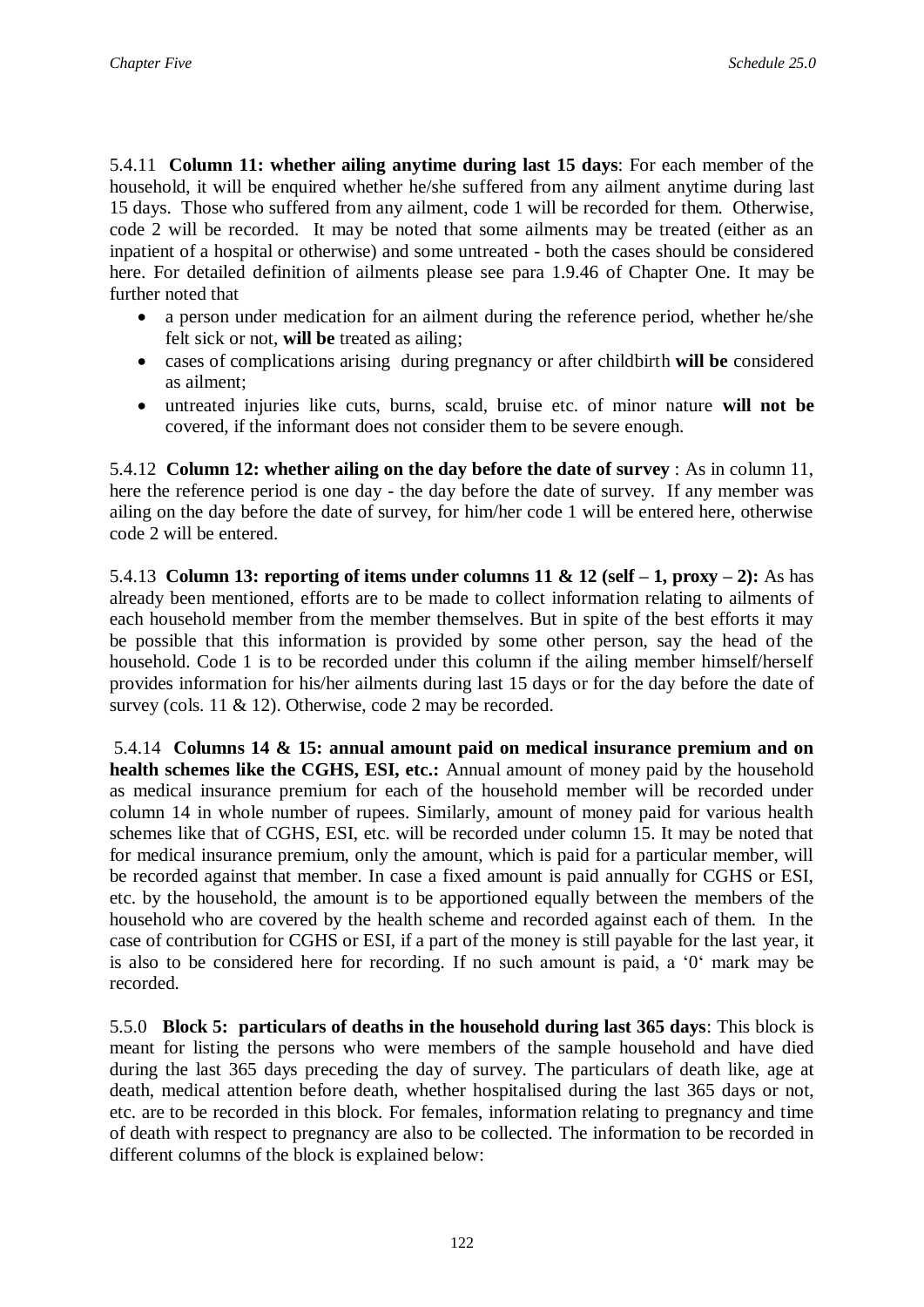5.5.1 **Column 1: serial number**: A running serial number starting from 91 is already printed in column 1. This is done to have a different set of serial numbers in this block from the demographic block. In case more than 3 deceased persons are found in a household, a separate sheet of block 5 will be used. In that case, the serial number in the second sheet of block 5 will be made as 94, 95 and 96 and so on.

5.5.2 **Columns 2 & 3: name and sex of the deceased member**: The name of the deceased member will be written in column 2 and his/her sex in column 3 in terms of codes. Code 1 is to be assigned for deceased male members and 2, for the female members.

5.5.3 **Column 4: age at death (years)**: For each deceased person, the age at death in completed years will be recorded against this item.

5.5.4 **Column 5: medical attention received before death**: It will be ascertained whether the deceased person received any medical attention before death or not and the information be recorded in terms of codes 1 or 2. Type of medical attention received by the deceased before death may be from government institution, private institution, registered medical practitioners, etc.

5.5.5 **Column 6: whether hospitalised during last 365 days**: This column will be filled-in for the deceased who were hospitalised for treatment before death during last 365 days. Code 1 will be recorded in case the deceased was hospitalised, otherwise code 2 will be recorded.

5.5.6 **Column 7: number of times hospitalised**: For the deceased who were hospitalised during last 365 days proceding the day of survey, i.e. those with code 1 in column 6, the number of times of hospitalisaton will be recorded here. Here, number of times hospitalised means the cases of hospitalisation for a person (see para 5.4.10).

5.5.7 **Columns 8 and 9: for the deceased females it will be ascertained whether they were pregnant during the last 365 days (col. 8) and if pregnant, time of death (col. 9)**: This column will be filled-in for those ever married woman who were pregnant any time during last 365 days and died subsequently. The time of death in respect of their pregnancy will be enquired upon and recorded in codes. The codes are:

 for deaths relating to pregnancy/ delivery/ abortion: during pregnancy ……………………….... 1 during delivery ………………………...… 2 during abortion …………………………… 3 within 6 weeks of delivery/abortion ........... 4 other deaths ..................................................................... 9

The deaths which are not covered under codes 1 to 4 are to be included under 'other deaths' and for such deaths code 9 will be recorded.

5.5.8 **Columns 10 & 11: amount paid during the last 365 days on medical insurance premium and on health schemes like the CGHS, ESI, etc.:** The instructions for filling up these columns are same as those given in block 4 (Cols.  $14 \& 15$ ).

5.6.0 **Block 6: Particulars of economic independence and ailments for persons aged 60 years and above**: This block will be used for recording details of economic independence or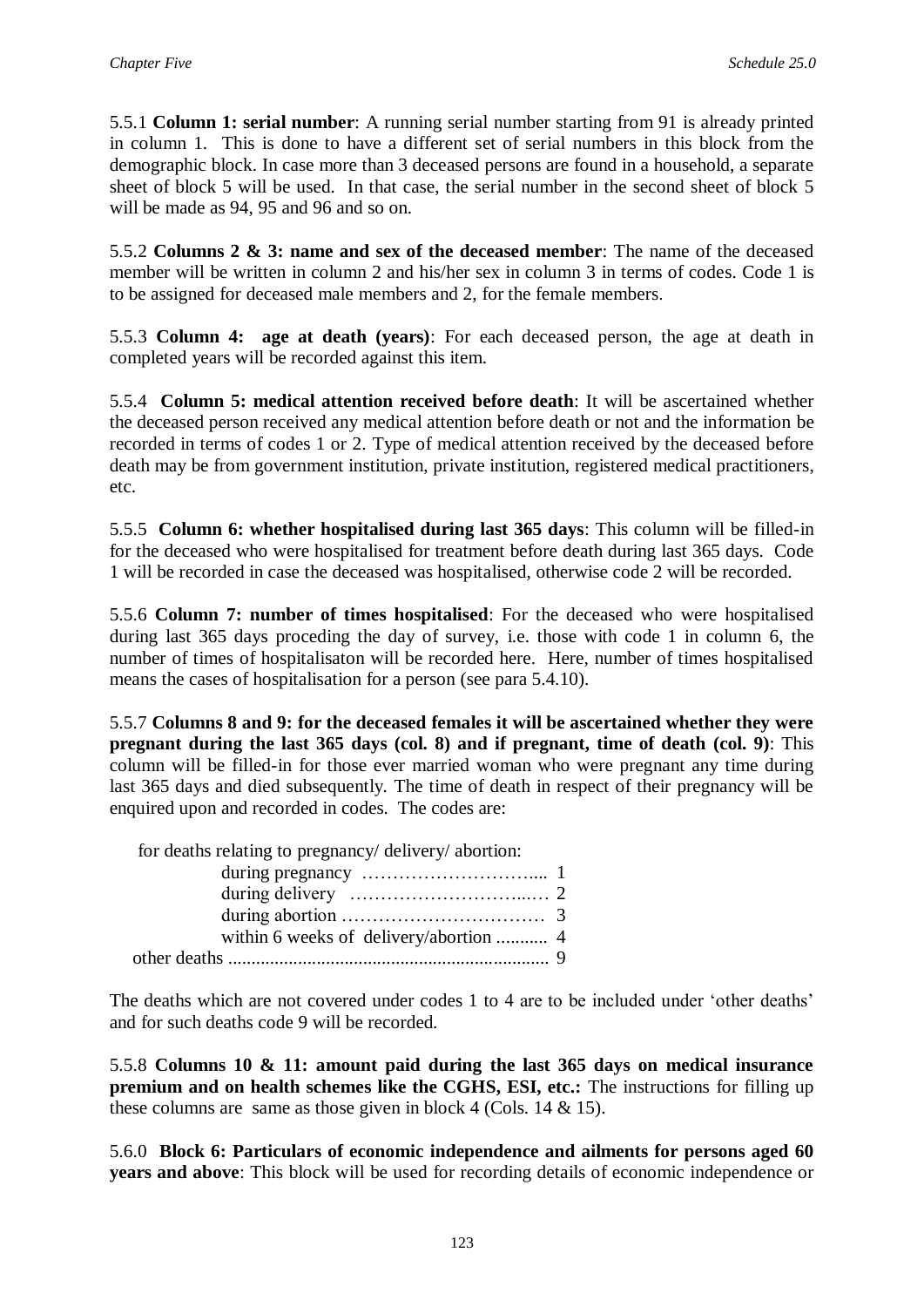otherwise of the aged persons, their economic condition, living arrangement along with the details of ailments from which they are suffering on the day of survey. The information in this block may be collected from the aged himself/herself as far as possible.

5.6.1 **Item 1: srl. no. as in block 4**: The serial number of each of the persons of age 60 years and above (henceforth referred to as 'aged persons') is to be copied from block 4 and recorded in this item following the same sequence as they appear there. One column is to be used for each aged person. Provision has been made for recording information of 5 aged persons. If there are more than 5 aged persons in the household, an additional sheet of block 6 is to be attached to the schedule.

5.6.2 **Item 2: age (years) (as in col. 5, block 4)**: The age of the aged person corresponding to the serial number recorded in item 1, is to be entered against this item. This item is also to be copied from column 5 of block 4.

5.6.3 **Item 3: number of sons living**: The number of sons of each of the aged persons alive on the date of survey is to be recorded here.

5.6.4 **Item 4: number of daughters living**: The number of daughters of each of the aged persons, alive on the date of survey, is to be recorded here.

5.6.5 **Item 5: state of economic independence**: An aged person is to be considered economically dependent on others if he/she is required to take financial help from others in order to lead his/her day-to-day normal life. The information on economic independence of the aged persons will be collected and relevant codes entered against this item as per following details:

> not dependent on others.....……. 1 partially dependent on others...... 2 fully dependent on others............ 3

If the aged person is to depend partly or fully for his/her day-to-day normal life, then code 2 or 3 is to be recorded depending upon the situation.

5.6.6 **Item 6: for code 1 in item 5, no. of dependants**: For the aged persons who are not economically dependant on others, information on the number of persons depending economically on them is to be collected and recorded against this item. In other words, through this item the number of dependants of an economically independent aged person will be collected. It may be noted that a dependant need not necessarily be the household member. '0' may be entered for a person if he does not have anyone dependent on him. However, the domestic servants, paying guests and employees residing in the household will not be considered for counting the number of dependents.

5.6.7 **Item 7: for code 2 or 3 in item 5, person financially supporting aged person**: For an aged person who is dependent - partially or fully - on others, information about the person(s) who financially support(s) him/her will be recorded against this item. In this case also, the person providing the financial support to the aged need not necessarily be the household member. The relevant codes to be used for recording against this item are: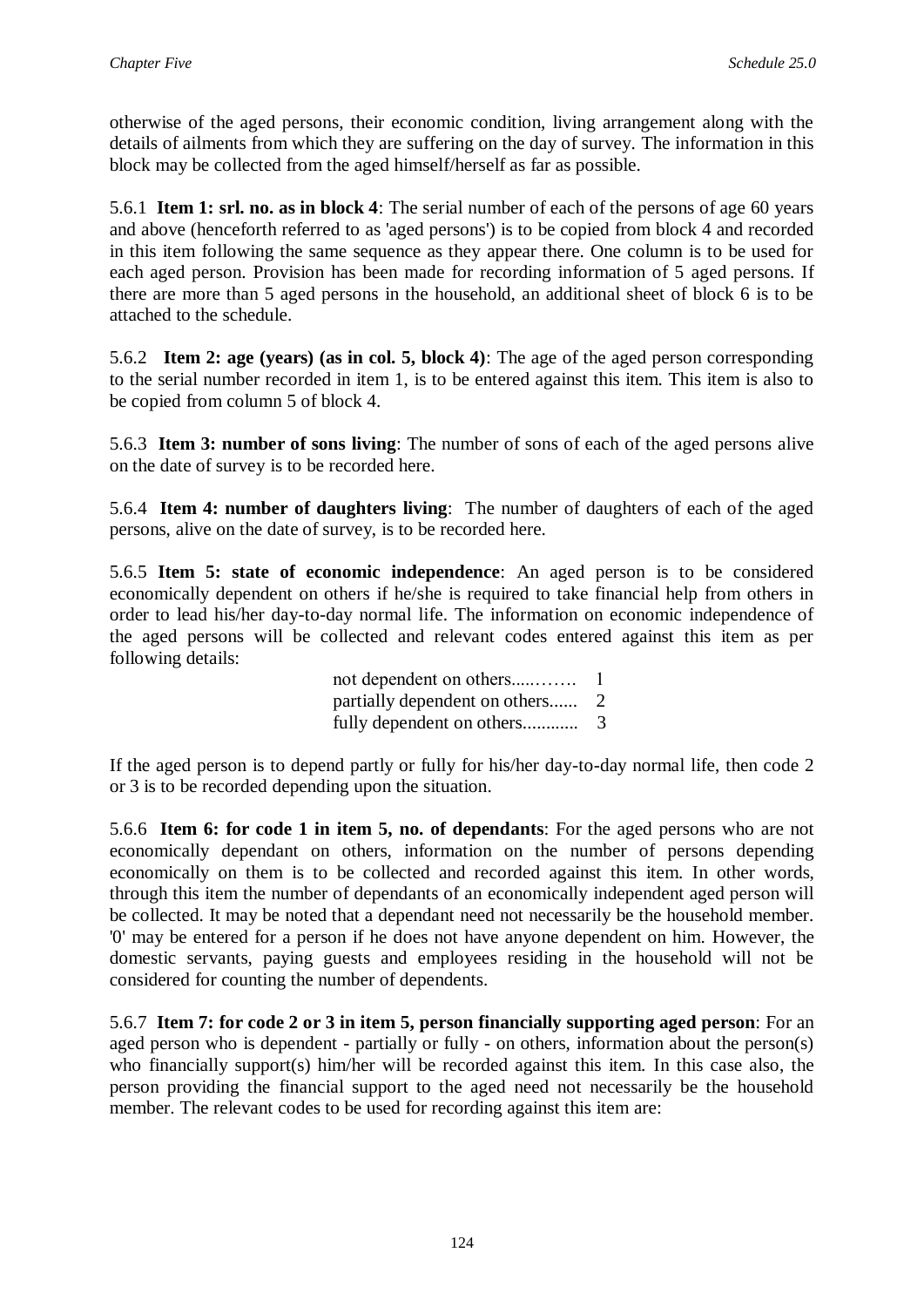| spouse        |   |
|---------------|---|
| own children  | 2 |
| grandchildren | 3 |
| others        | 9 |

If more than one person supports the aged person financially, the code, among the applicable ones, which appears first in the code list, will be entered.

5.6.8 **Item 8: if code 1 in item 5, amount of loan(s) outstanding (Rs.)**: This item will be filled in for each of the economically independent aged person. Information on the loans outstanding on the date of survey will be collected and entered against this item in whole number of rupees. A loan is any borrowing to be repaid in cash or kind. This should include the amount due for payment in the case of hire-purchase. When a loan is granted by a banker/financier, the whole amount is placed at the disposal of the borrower and interest, at an agreed rate, is charged from the date of loan. In case a person has more than one loan, the total amount outstanding (including interest) will be entered.

5.6.9 **Item 9: living arrangement**: The living arrangement of the aged persons will be recorded against this item in terms of codes which are given below. The codes for different types of living arrangement are:

| $\mathcal{D}_{\cdot}$ |
|-----------------------|
| 3                     |
|                       |
|                       |
|                       |
|                       |
|                       |
|                       |

5.6.10 **Item 10: if codes 1, 2 or 3 in item 9, whether child / grandchild / sibling staying nearby**: This item will be filled in for aged persons who are staying alone or staying with spouse only. It is to be first ascertained whether the aged person is having any child / grand child / sibling or not and if they have, then to enquire about their place of stay. The information thus obtained will be recorded in codes here. The codes are:

| yes: within the same building | L |
|-------------------------------|---|
| within the village/town       | 2 |
| outside the village/town      | 3 |
|                               |   |
|                               |   |

For those who do not have any child / grandchild / sibling living, code 4 will be applicable for them.

5.6.11 **Item 11: physical mobility**: Persons who are unable to go to lavatory/latrine on their own will be treated as physically immobile. Person who are able to go to lavatory/latrine and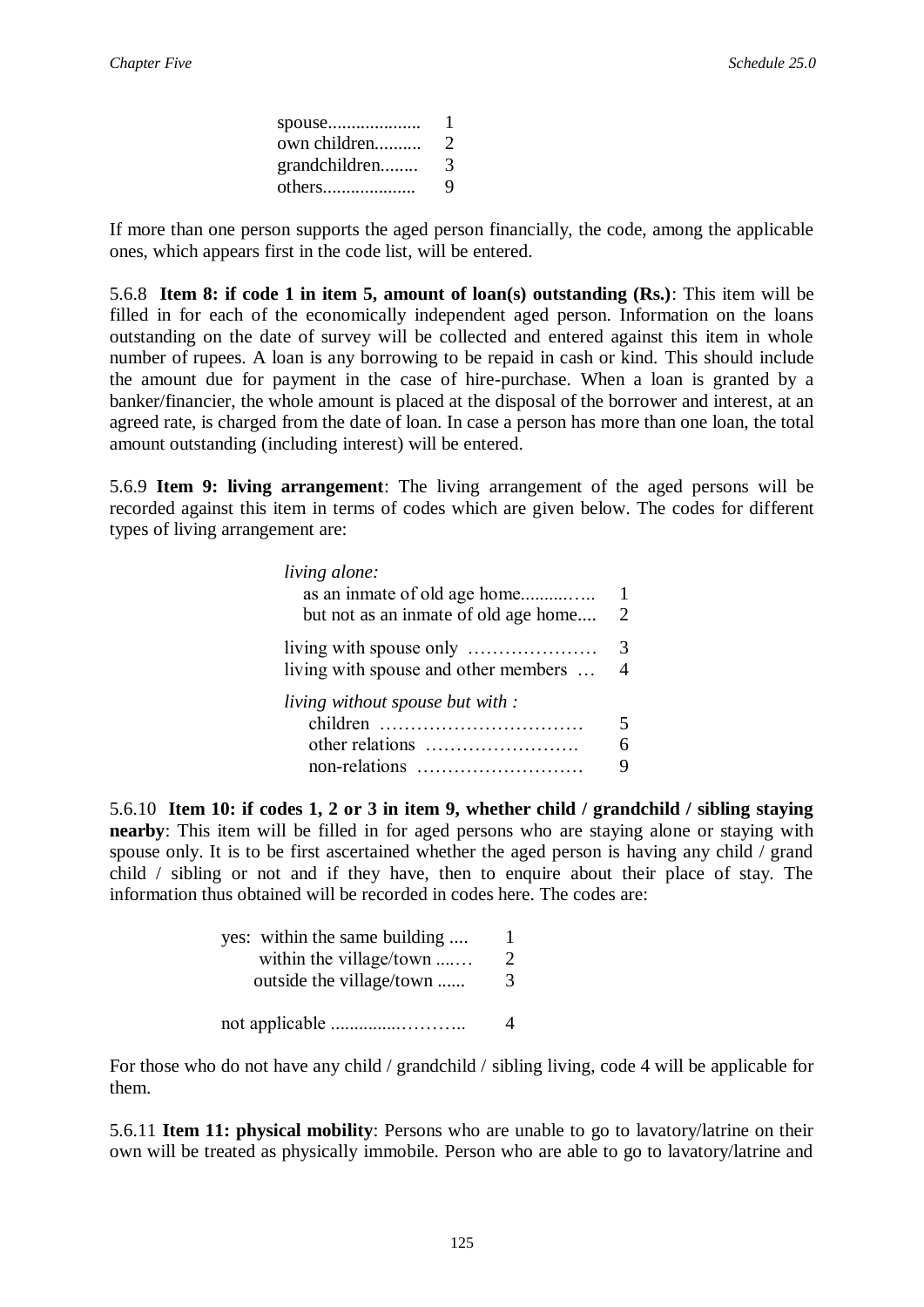also able to move within the house but unable to move outside the house will also be treated as physically immobile. The codes to be used for recording entry here are:

|                   | physically immobile: confined to bed |   |
|-------------------|--------------------------------------|---|
|                   | confined to home  2                  |   |
| physically mobile |                                      | 3 |

5.6.12 **Item 12: if code 1 or 2 in item 11, person helping**: Information on the person helping the physically immobile person (code 1 or 2 in item 11) will be collected and recorded against this item. The codes used are:

Persons like domestic servants, paying guests, hired attendants although household members will get code 2.

5.6.13 **Items 13 to 17: ailments on the date of enquiry**: Provision has kept to record information on up to five ailments that an aged person may suffer on the day of survey. In case an aged person is suffering from more than five ailments on the date of survey, the information on the first five ailments, depending on their severity as reported by the aged person, will be recorded through items 13 to 17 in terms of codes. The codes to be used are given below:

| ailment                                        | code | ailment                                            | code |
|------------------------------------------------|------|----------------------------------------------------|------|
| <b>Gastro-intestinal</b>                       |      | Diabetes mellitus                                  | 22   |
| Diarrhoea/ dysentery                           | 01   | Under-nutrition                                    | 23   |
| Gastritis/gastric or peptic ulcer              | 02   | Anaemia                                            | 24   |
| Worm infestation                               | 03   | Sexually transmitted diseases                      | 25   |
| Amoebiosis                                     | 04   | <b>Febrile illnesses</b>                           |      |
| Hepatitis/jaundice                             | 05   | Malaria                                            | 26   |
| <b>Cardiovascular Diseases</b>                 |      | Eruptive                                           | 27   |
| Heart disease                                  | 06   | <b>Mumps</b>                                       | 28   |
| Hypertension                                   | 07   | Diphtheria                                         | 29   |
|                                                |      | Whooping cough                                     | 30   |
| Respiratory including ear/nose/throat ailments | 08   | Fever of unknown origin                            | 31   |
| <i>Tuberculosis</i>                            | 09   |                                                    |      |
| <b>Bronchial</b> asthma                        | 10   | <b>Tetanus</b>                                     | 32   |
| Disorders of joints and bones                  | 11   | Filariasis/Elephantiasis                           | 33   |
| Diseases of kidney/urinary system              | 12   |                                                    |      |
| Prostatic disorders                            | 13   | <b>Disabilities</b>                                |      |
| Gynaecological disorders                       | 14   | Locomotor                                          | 34   |
| Neurological disorders                         | 15   | Visual including blindness (excluding<br>cataract) | 35   |
| Psychiatric disorders                          | 16   | Speech                                             | 36   |
|                                                |      | Hearing                                            | 37   |
| <b>Eye ailments</b>                            |      | Diseases of Mouth/Teeth/Gum                        | 38   |
| Conjunctivitis                                 | 17   | Accidents/Injuries/Burns/                          |      |
| Glaucoma                                       | 18   | Fractures/Poisoning                                | 39   |
| Cataract                                       | 19   | Cancer and other tumours                           | 40   |
| Diseases of skin                               | 20   | Other diagnosed ailments                           | 41   |
| Goitre                                         | 21   | Other undiagnosed ailments                         | 99   |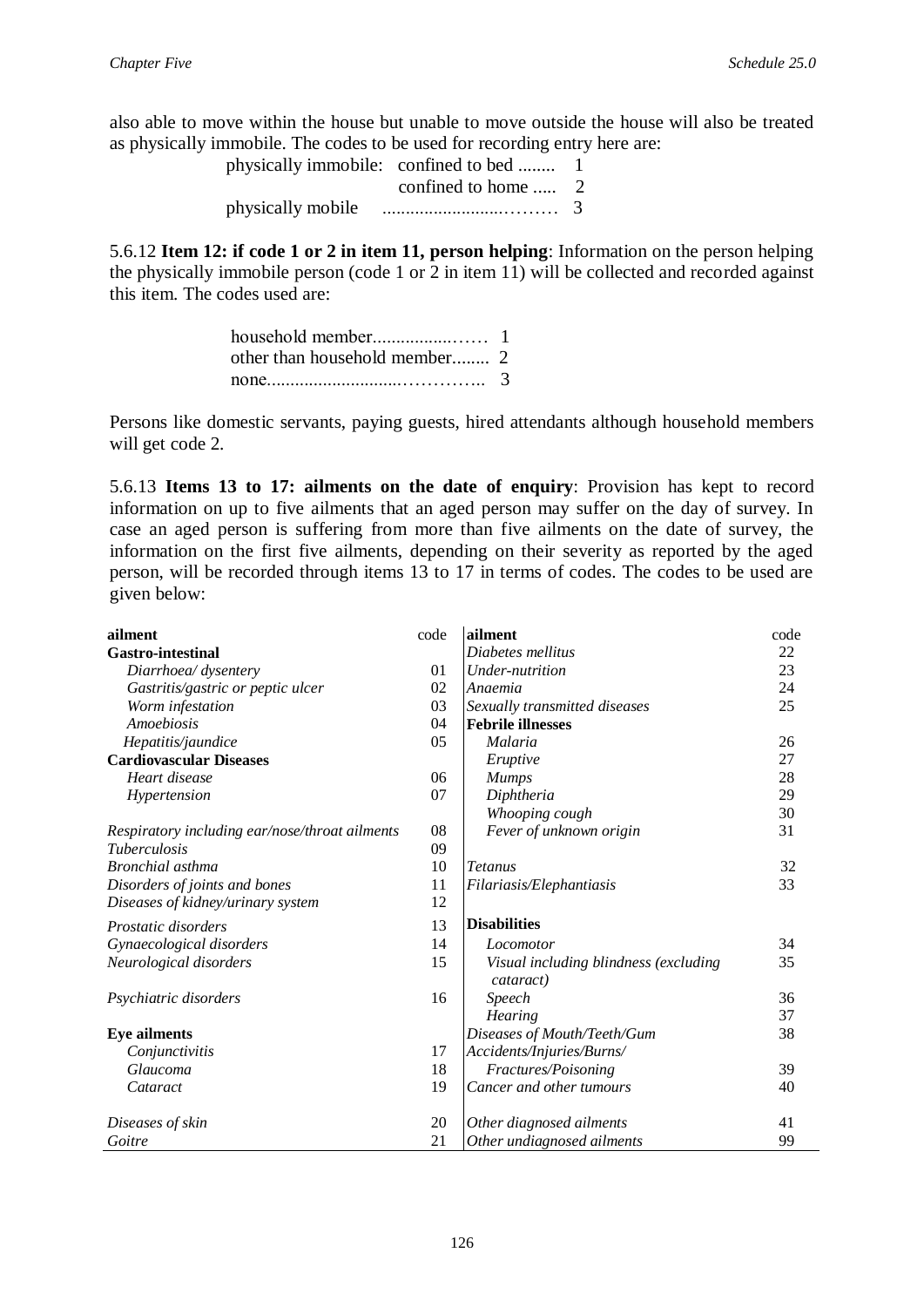The working definitions of these ailments are given at the end of this chapter.

5.6.14 **Items 18 to 22: whether any treatment taken for ailments reported above (against items 13 to 17**): For each of the ailments recorded against items 13 to 17, information as to whether any treatment was taken for each of them or not will be recorded against items 18 to 22, respectively. Code 1 is to be recorded if any treatment was taken, otherwise code 2 will be recorded. For definition of 'treatment', see para 1.9.52 of Chapter One.

5.6.15 **Item 23: own perception about current state of health**: Current state of health, as reported preferably by the aged person himself/herself, will be recorded here in codes. These are:

> excellent/very good...... 1 good/fair...... 2 poor............... …….... 3

5.6.16 **Item 24: own perception about relative state of health**: In this item, the perception of the aged person about his/her health condition, as compared to the previous year, will be recorded. The relative state of health of the aged will be recorded in codes as given below:

| compared to the previous year: |                   |
|--------------------------------|-------------------|
|                                | somewhat better 2 |
| nearly the same $\overline{3}$ | somewhat worse 4  |
| worse 5                        |                   |

5.7.0 **General Instructions for blocks 7, 8, 9 & 10**: These blocks are meant for collecting information on general morbidity, expenditure incurred in medical treatment of ailments and use of medical services by the members of the sample households. The information to be collected in these blocks relates to ailments suffered by the members, the nature of treatment undergone, the extent of utilisation of public health services and private medical agencies, direct and indirect cost incurred by the household for treatment and the means of meeting the cost.

5.7.0.1 For ascertaining whether the members have suffered from any ailment during the reference period and whether they have received any medical treatment on that account, the following probes may be made to as many individual members as possible, instead of obtaining the information only from the main informant:

- During the reference period, did the member feel anything wrong relating to skin, head, eyes, ears, nose, throat, arms, hands, chest, heart, stomach, liver, kidney, legs, feet or any other organ of the body?
- Does the member suffer from any disease of chronic nature relating to stomach, lungs, nervous system, circulation system, bones and joints, eye, ear, mouth or any other organ of the body?
- Whether the member has any kind of hearing, visual, speech or locomotor disability.
- During the reference period, did the member take any medicine or medical advice for his/her own ailment or injury?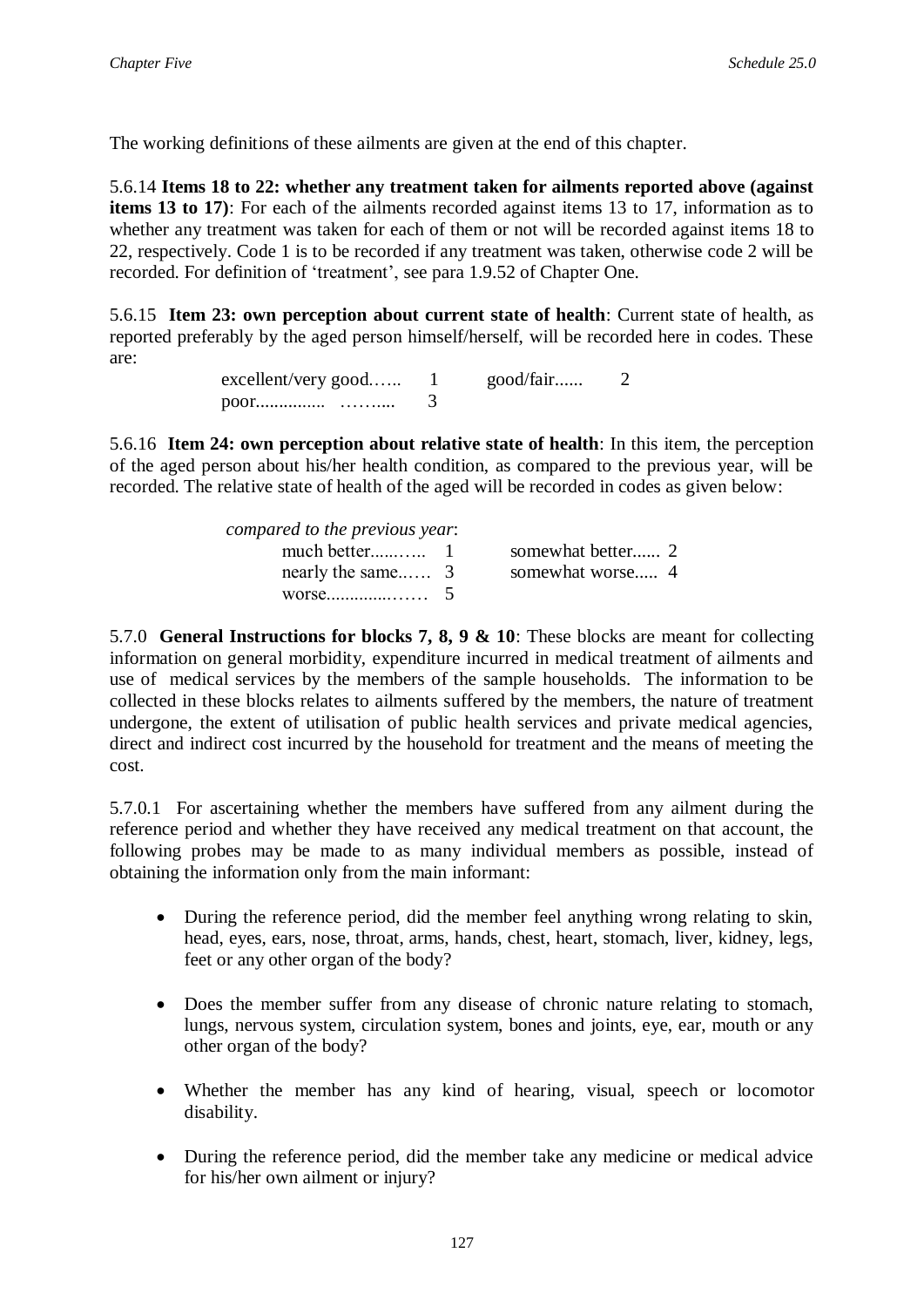5.7.0.2 For collection of information in these blocks, cases of ailments have been classified into three categories, as described below :

- A. **First category of ailments**: The ailments for which the patients were hopitalised during the last 365 days preceding the date of survey would fall in this category. Particulars of these ailments and their treatment as inpatients in hospitals during the reference period will be collected in block 7. The expenses incurred during the reference period for treatment (as inpatient of hospital) of such ailments and particulars of how the expenditure was financed will be recorded in block 8. **The expenses to be recorded in this block will include only that part of the expenditure of the household which was incurred while the household member was treated as an inpatient of a hospital.**
- B. **Second category of ailments**: This would include all such ailments for which the patients were treated during the last 15 days preceding the date of survey, **whether or not hospitalised during the last 365 days**. Particulars of these treatments will be collected in block 9, **separately for each spell** (see para 1.9.50 for definition of spell). A hospitalised ailment (during the 365 days), which is an ailment of the first category, may fall in the second category as well. This would happen if any treatment is received during the last 15 days for a spell of ailment for which the patient was hospitalised during the last 365 days. The expenses incurred during the last 15 days for treatment of ailments of the second category, **excluding those incurred while the patient was treated as an inpatient of a hospital**, will be recorded in block 10, **separately for each person reporting illness treated**. For the ailments falling in both the first and second category, only some rudimentary information on treatment outside hospital will be collected in block 9 and detailed information will be collected in block 10. It may be noted that a patient may take treatment from more than one source for a single spell of ailment.
- C. **Third category of ailment**: All ailments suffered during the last 15 days preceding the date of survey for which no medical treatment was availed of would be included in this category. Particulars of such ailments and reasons for not taking treatment will be recorded in block 9. Note that **self-medication and treatment on advice of nonmedical persons will not be considered as medical treatment**. But, the case of treatment on the basis of medical advice/prescription obtained earlier for similar ailment(s), will be considered as a treated one. This is a departure from the earlier round.

5.7.0.3 For making entries in these blocks detailed enquiry on ailments suffered, treatments undergone, as inpatient of hospital or otherwise, should be made about all the members of the household enumerated in block 4. Similar enquiry should also be made about the deceased members enumerated in block 5. Adult males listed in block 4 may be interviewed personally as far as possible. Female members may have to be interviewed through intermediaries (husbands in the case of married women and mothers in case of unmarried women). For children, their mothers may have to be contacted, if necessary.

5.7.0.4 In each of blocks 7, 8 & 9 provision for recording information has been made for only five cases. If the number of cases exceeds the provision made for in any of these blocks, extra page(s) of the block may be used and continuous serial numbers (starting from 6) may be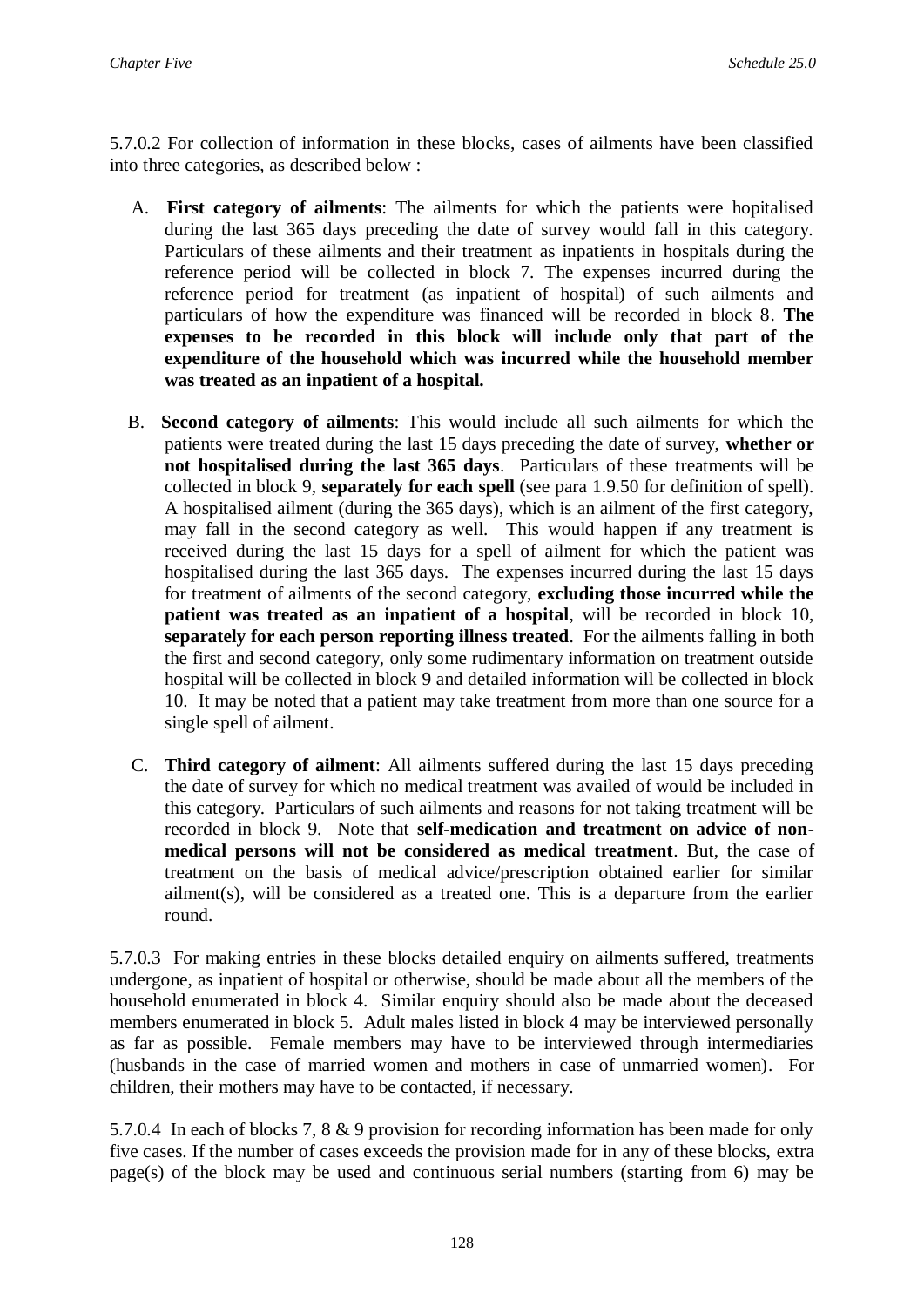given against item 1 of blocks 7, 8  $\&$  9 in the extra page(s). In block 10, the particulars expenditure for all the spells taken together for a ailing person will be recorded in one column only. That is, particulars expenditure will be recorded person-wise. Thus, if more than five ailing persons are found in the sample household, then an additional sheet of block 10 will be used and the serial number of the ailing person will appear against item 1 as in column 1 of block 4/5.

5.7.0.5 **Block 7: particulars of medical treatment received as inpatient of a hospital during the last 365 days**: In this block particulars of hospitalisation during 365 days preceding the date of survey will be recorded. In the detailed instructions for blocks 7, 8, 9 and 10 the term 'member', unless otherwise mentioned will also include deceased members also. For collection of information in this block, it is essential to note the following:

- Hospital here refers to any medical institution having provision for admission of sick as inpatients for treatment.
- Temporary camps set up for treatment of ailments (say eye ailments) will be treated as medical institution for the purpose of the survey.
- All cases of treatment as an inpatient of a medical institution during any time within the reference period for each member of the household will be enumerated.
- All cases of treatment as an inpatient during any time within the reference period for the deceased members as listed in block 5 will also be enumerated.
- The particulars of treatment in hospital to be recorded here will refer only to the period of hospitalisation contained within the reference period.
- Even when it is reported that a particular (deceased) member had been hospitalised more than once - whether in the same or different hospitals, for the same or different spells of an ailments, or for the same or different ailments - each admission to hospital should be counted as a separate hospitalisation case.
- For convenience, however, more than one hospitalisation case for the same spell of ailment of a person may be recorded as a single case, if no separate account of expenditure is kept, provided that the concerned hospitals are of the same type.
- Thus, different hospitalisation cases involving different types of hospitals should always be recorded as separate cases of hospitalisation.
- The admission in and discharge from the hospital may be on the same day for a hospitalisation case.
- Particulars of each hospitalisation case will be recorded in separate columns of the block.

5.7.1 **Item 1: serial number of the hospitalisation case**: A running serial number is printed against this item for all hospitalisation cases. There is a provision for recording information on only five cases in this block. If the number of cases exceeds five, additional page(s) of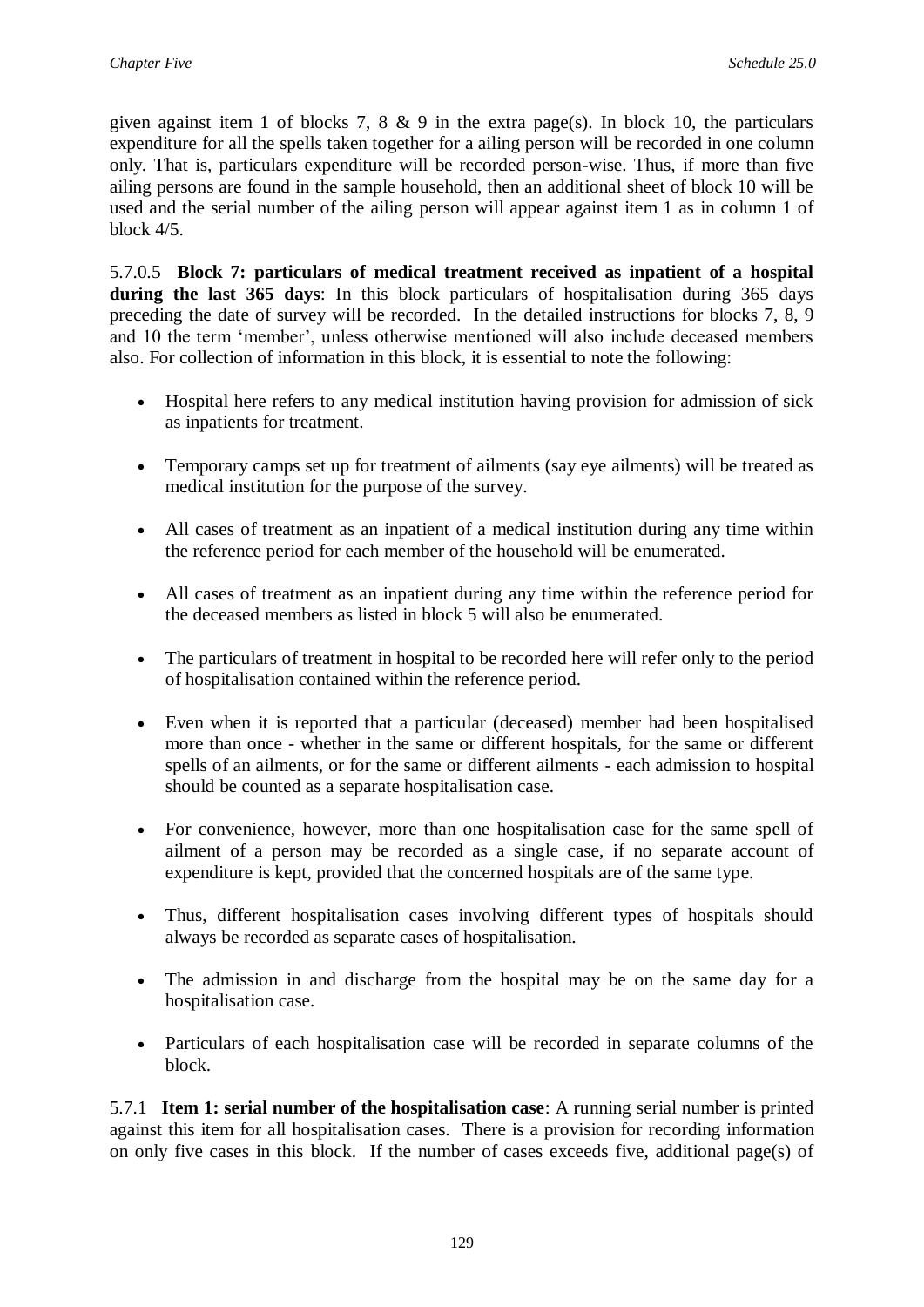block 7 will be used and continuous serial numbers will be given in the extra page against this item to record the additional cases.

5.7.2 **Item 2: serial number of member hospitalised**: This is a transfer entry from block 4 or 5 as the case may be. The serial number recorded in col.1 of block 4 for the hospitalised member will be entered here. For the deceased members, the serial number printed in col.1 of block 5, viz. 91, 92, 93, etc., will be recorded here.

If a member be hospitalised more than once during the reference period, the serial number of the member will be repeated in this line in each of the columns used for hospitalisation cases of the member. All cases of hospitalisation of a particular deceased member should be recorded in adjacent columns. After exhausting all the hospitalisation cases of the living members, the hospitalisation cases of the deceased members will be enumerated.

5.7.3 **Item 3: age**: This is also a transfer entry from block 4 (col. 5) or block 5 (col.4) for the hospitalised member. For the deceased member age here refers to age at death, which would be recorded in item 3 of block 7. This data will also be repeated in each of the columns used for different cases of hospitalisation of the members.

5.7.4 **Item 4: type of hospital**: The type code appropriate to the hospital where the ailing member was admitted as an inpatient will be recorded here. The codes for types of hospitals are:

| public hospital (incl. PHC/ sub-centres/CHC)1 |  |
|-----------------------------------------------|--|
|                                               |  |
|                                               |  |

5.7.5 **Item 5: nature of ailment**: The nature of ailment for which the member was hospitalised will be recorded in codes against this item. The code list which is given in the body of the schedule is also given below. A hospitalised member may be found to be suffering from more than one type of ailment. In such cases, the code corresponding to the major ailment will be recorded. For example, a patient admitted in hospital for heart ailment might have sustained a minor leg injury as well. The appropriate code in this case will be that for the heart ailment. However, if it is not possible to determine the major ailment, the code which appears first in the code list, among the relevant codes, will be recorded here. But, if the informant is unable to report the type of ailment or if the ailment is not diagnosed, code 99 will be recorded.

| ailment                                        | code | ailment                       | code |
|------------------------------------------------|------|-------------------------------|------|
| <b>Gastro-intestinal</b>                       |      | Diabetes mellitus             | 22   |
| Diarrhoea/ dysentery                           | 01   | Under-nutrition               | 23   |
| Gastritis/gastric or peptic ulcer              | 02   | Anaemia                       | 24   |
| Worm infestation                               | 03   | Sexually transmitted diseases | 25   |
| Amoebiosis                                     | 04   | <b>Febrile illnesses</b>      |      |
| Hepatitis/jaundice                             | 05   | Malaria                       | 26   |
| <b>Cardiovascular Diseases</b>                 |      | Eruptive                      | 27   |
| Heart disease                                  | 06   | <b>Mumps</b>                  | 28   |
| Hypertension                                   | 07   | Diphtheria                    | 29   |
|                                                |      | Whooping cough                | 30   |
| Respiratory including ear/nose/throat ailments | 08   | Fever of unknown origin       | 31   |
| <i>Tuberculosis</i>                            | 09   |                               |      |
| Bronchial asthma                               | 10   | Tetanus                       | 32   |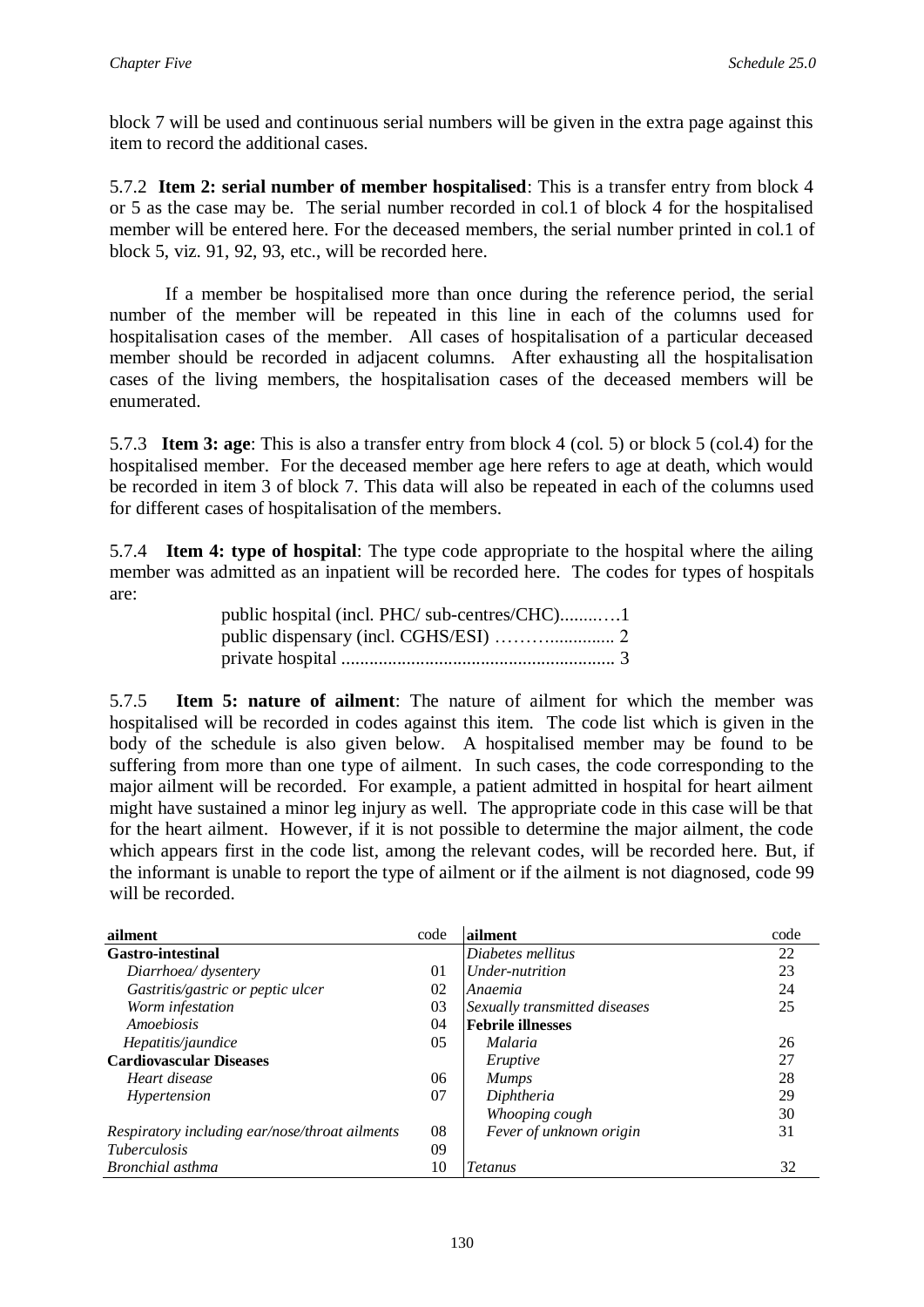| ailment                           | code | ailment                                            | code |
|-----------------------------------|------|----------------------------------------------------|------|
| Disorders of joints and bones     | 11   | Filariasis/Elephantiasis                           | 33   |
| Diseases of kidney/urinary system | 12   |                                                    |      |
| <i>Prostatic disorders</i>        | 13   | <b>Disabilities</b>                                |      |
| Gynaecological disorders          | 14   | Locomotor                                          | 34   |
| Neurological disorders            | 15   | Visual including blindness (excluding<br>cataract) | 35   |
| Psychiatric disorders             | 16   | <i>Speech</i>                                      | 36   |
|                                   |      | <b>Hearing</b>                                     | 37   |
| <b>Eve ailments</b>               |      | Diseases of Mouth/Teeth/Gum                        | 38   |
| Conjunctivitis                    | 17   | Accidents/Injuries/Burns/                          |      |
| Glaucoma                          | 18   | Fractures/Poisoning                                | 39   |
| Cataract                          | 19   | Cancer and other tumours                           | 40   |
| Diseases of skin                  | 20   | Other diagnosed ailments                           | 41   |
| Goitre                            | 21   | Other undiagnosed ailments                         | 99   |

5.7.6 **Item 6: type of ward**: There are usually different classes or types of wards in a hospital. The type of the ward where the patient was admitted (for the particular hospitalisation case) will be recorded here in codes. The codes are:

> free ..................……. 1 paying general ......… 2 paying special .......… 3

A paying ward with a number of beds will be treated as a paying general ward. A cabin (generally with one or two beds) will be treated as a paying special ward. When a patient is reported to have stayed in more one than type of ward, the code for the type where the patient had stayed for the longest duration will be recorded here.

5.7.7 **Item 7: when admitted**: The time with respect to the date of survey when the patient was admitted to the hospital will be recorded here in codes. The codes are:

> during last 15 days ….................. 1 16 days to 365 days ago.............. 2 more than 365 days ago ............. 3

5.7.8 **Item 8: when discharged**: The time with respect to the date of survey when the patient was discharged from the hospital will be recorded here in codes. The codes are:

| 16 days to 365 days 3 |  |
|-----------------------|--|

5.7.9 **Item 9: duration of stay in hospital**: The duration of stay of the patient in the hospital within the reference period will be recorded here in number of days. Thus, the duration of stay will be ascertained as the number of days:

(i) from the commencement of the reference period to the date of discharge, if admitted more than 365 days ago, and discharged within the reference period;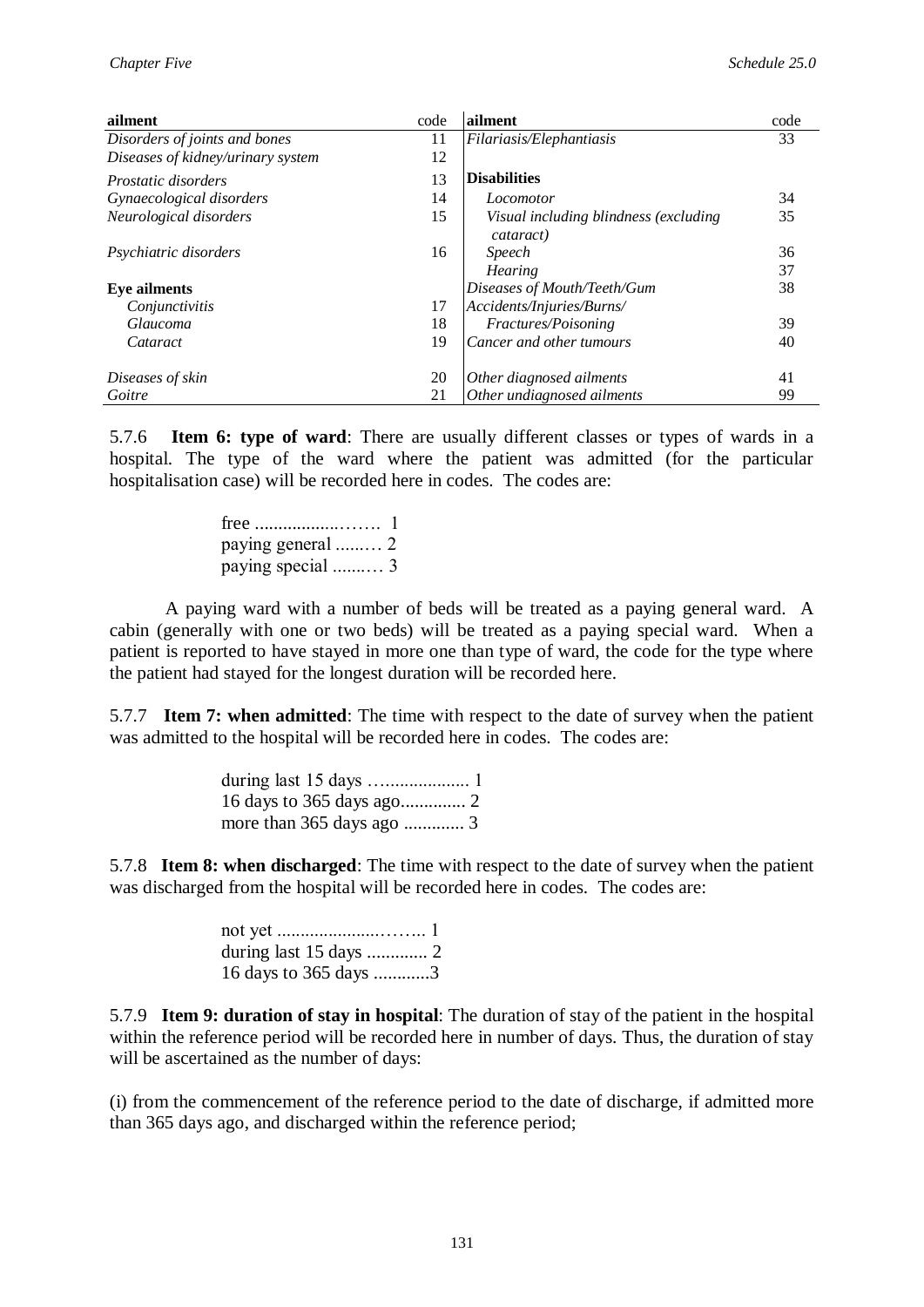(ii) from the date of admission to the date of discharge, if admitted and discharged within the reference period;

(iii) elapsed since admitted, if admitted within the reference period and not yet discharged.

In the most unlikely cases of continuous stay of more than 365 days, as on the date of survey, in a hospital, the entry against this item will be 365.

5.7.10 **Item 10: loss of household income, if any due to hospitalisation**: Often ailment of a working member of the household causes loss of household income. Ailment of a nonworking member too causes disruption of usual activity of the working member of the household, which in turn results in loss of household income. If it is reported that there was a loss of household income owing to the hospitalisation case, the amount of loss incurred during the reference period will be recorded against this item in whole number of rupees.

5.7.11 **Items 11 to 14: details of medical services received**: The entries against these items will be made in codes. The codes are:

If a particular service is not required or not taken from the hospital, owing to nonavailability or other reasons, code 1 will be recorded against it. If it is received free of any charge from the hospital, code 2 will be recorded, and if received partly free, code 3 will be recorded. When the patient is required to make full payment for the service received, code 4 will be recorded. For example, if the patient receives all the required medicines from the hospital free of any charge, code 2 will apply. If some of the medicines are supplied free by the hospital and the remaining are purchased from the hospital or from elsewhere on payment, code 3 will be recorded. When all the prescribed medicines are received from the hospital on payment, code 4 will be recorded. The medical services listed in items 11 to 14 are briefly described below:

**Surgery**: Treatment requiring an operation to cut into or to remove or to manipulate tissue or organs or parts of the body is considered as surgery. All surgical operations done within the reference period will be considered for this item.

**Medicine**: Drugs or preparations used for treating an ailment are considered as medicine. For the survey, medicine will include such liquids, syrups, pills, tablets, capsules, injections, ointment, drips etc.

**X-ray/ECG/EEG/Scan**: ECG stands for electro-cardiogram, EEG for electro-encephalogram and scan includes CAT scan, all computer aided X-ray, scanning of body or brain and ultrasonography.

**Other diagnostic tests**: Other diagnostic tests include all pathological tests, such as testing urine, stool, blood, sputum, tears, biopsy, all tests of eyes, audiogram for testing loss of hearing etc.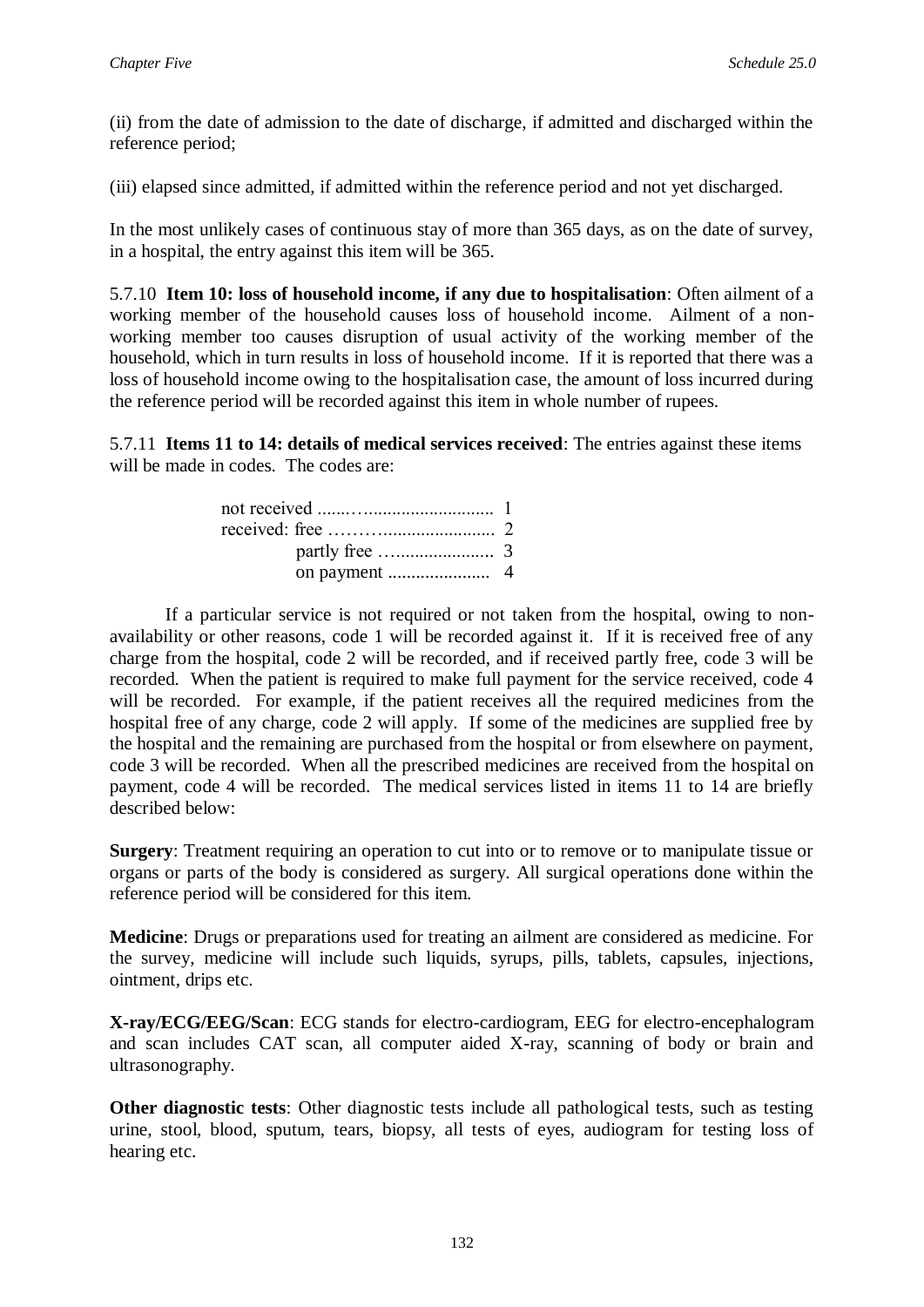5.7.12 **Items 15, 16 and 17**: If any medical treatment is undergone immediately before getting admitted to the hospital for the same case of illness which caused hospitalisation, code 1 will be entered against item 15. Otherwise, the entry will be 2. The treatment undergone before getting admitted to hospital might have been taken from another hospital or outdoor department of the same or other hospital or public dispensary or private institution. To record code 1, it is not necessary that the treatment before hospitalisation is undergone within the reference period.

5.7.13 **Item 16: source of treatment**: Items 16 and 17 will be filled in only if the entry in item 15 is 1. The source of treatment undergone before hospitalisation will be recorded here in item 16 in codes. The codes are given below.

| public hospital (incl. PHC/ sub-centres/CHC) 1 |  |
|------------------------------------------------|--|
|                                                |  |
|                                                |  |
|                                                |  |

5.7.14 **Item 17: duration of treatment**: The duration of treatment undergone before hospitalisation will be recorded in number of days. The total number of days for which the patient was under the treatment before hospitalisation, even if a part of the period falls outside the reference period, will be recorded here.

5.7.15 **Items 18, 19 and 20**: If after getting discharged from the hospital the patient continues medical treatment, code 1 will be recorded against item 18. Otherwise, the entry in item 18 will be 2. When the patient is not yet discharged from the hospital, a 'X' mark will be put against this item. For item 19 and 20, the procedure of making entry is similar to that for items 16 and 17.

5.8.0 **Block 8: expenses incurred for treatment of members treated as inpatient of hospital during the last 365 days and source of finance**: This block is meant for collection of information on expenses incurred for treatment as inpatient, separately for each of the hospitalisation cases recorded in block 7. It is important to note that:

- The expenses for a hospitalisation case should be recorded under the same serial number as that assigned to the hospitalisation case in block 7.
- The expenditures to be recorded here will include only that part which relates to the period of hospitalisation within the reference period.
- The information on source of finance will relate only to the part of the expenses recorded in this block.

5.8.1 **Item 1: serial number of hospitalisation case**: The entry in this item is similar to item 1 of block 7. Care should be taken to record information on a hospitalisation case in blocks 7 & 8 under the same serial number, printed against item 1 of the blocks.

5.8.2 **Item 2 & 3: serial number of member hospitalised and age (as in items 2 & 3 of block 7)**: The serial number and age of the member hospitalised assigned in items 2 and 3 of block 7 will be repeated here. In most of the cases where a member does not report more than 1 case of hospitalisation, entries against items 1, 2 & 3 will be the same in blocks 7 and 8.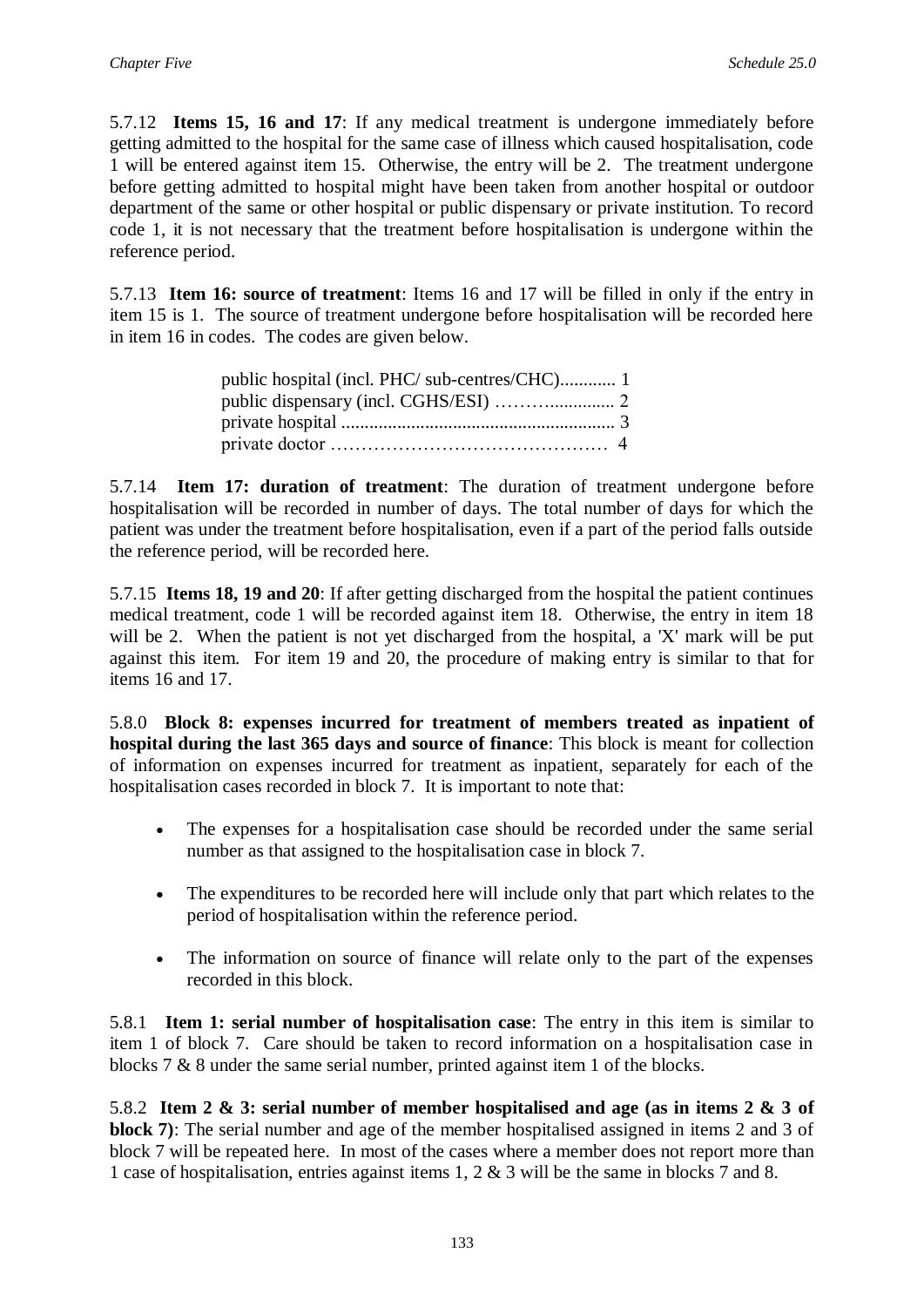5.8.3 **Item 4: whether any medical service provided free by employer**: Often employers have their own arrangements for medical treatment of their employees and their dependents. If any part of the expenditure on medical treatment during the hospitalisation period is borne by the employer (of the patient or the one on whom the patient is dependant) code 1 or 2, depending upon the employer is a Govt. agency or a private agency, will be entered against this item. If such a provision is not there for the ailing member or his/her dependants even if employed, entry 3 will be recorded. In all other cases, entry will be 4, that is, this item is not applicable. The codes for this item are as follows:

yes:

medical services provided free by

| no (medical service not provided free by employer)  3 |  |
|-------------------------------------------------------|--|
|                                                       |  |

It may be noted that only such cases will be given codes 1 or 2 where the medical services are directly provided, free or partly free, by the employer or where the entire or partial expenditure is directly borne by the employer. In the cases where the employer only reimburses the expenditure on medical treatment, code 3 will be applicable.

The following are a few examples of medical services provided free by the employer:

(a) Indian Railways run hospitals that provide free medical treatment to its employees and their dependents.

(b) There are private industrialists who run hospitals to extend medical facilities to their employees.

(c) Factory workers are mostly covered under the Employees' State Insurance (ESI) Scheme, which entitles them to receive free medical treatment in ESI hospitals or in dispensaries.

(d) CGHS dispensaries provide free medical services to the Central Government employees and their dependents.

(e) Some employers, who do not run a hospital or dispensary of their own, make arrangements with medical institution for medical treatment of the employees. The expenses are either entirely or partially met by the employer.

5.8.4 **Items 5 to 17: medical expenditure for treatment during stay at hospital (Rs):** The total expenditure for medical treatment during the stay in the hospital within the reference period will be accounted for against these items. It will, however, not include the expenses for the treatment in the hospital for the period that is not within the reference period. The following may be noted for recording the expenditure against these items:

 The item of total medical expenditure (item 18) has been designed to collect expenditures for the items of goods and services received during the stay at hospital. Every attempt should be made to collect information for each of the items 5 to 17 and the total medical expenditure (item 18) to be arrived at accordingly.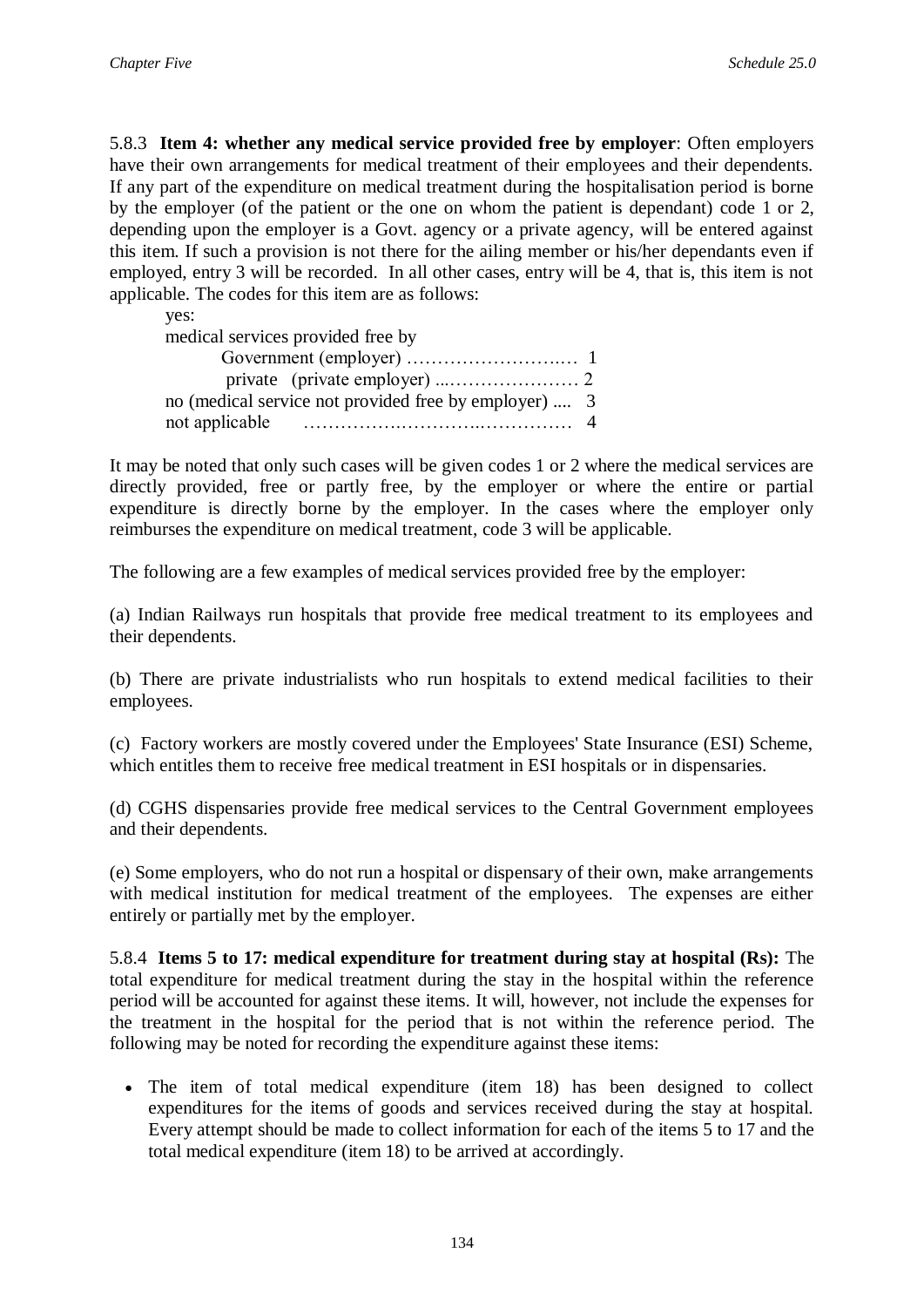- In case an item of expenditure is not applicable for a case of hospitalisation i.e. say the services of physiotherapy was not required, entry 'N' will invariably be recorded against that item. Similarly if an item of good/service was availed of but information on expenditure for that item is not available, entry 'Y' must be recorded.
- In case, the information for each of the items 5 to 17 is not available separately, but the total medical expenditure is available, then the total medical expenditure must be recorded against item 18. The expenditure for the items for which information are available will be recorded against the respective items and the remaining expenditure for which item-wise break ups are not available - will be recorded against 'expenditure not elsewhere classified' (item 17). In rare cases where information on any of the items 5 to 16 is not available but the total expenditure is available, the entire expenditure will be recorded against items 17 as well as in 18.

Advance payment on account of bed charges, tests & therapies, medicines etc., which are not performed or not consumed till the date of survey will be excluded from these items. Only that part of the advance payment will be taken into account which relates only to the medical services already provided. All charges for the medical services already received but not paid will be taken into account while making entry against this item. Any tips paid to the employees of the hospital will, however, be excluded from this item. In these items the amount payable by the household for treatment during the stay at hospital will be recorded against different major heads of expenditure that are given below.

5.8.5 **Items 5 & 6: doctors / surgeons fee**: While the amount payable for the fees of doctors/surgeons who are a part of the hospital staff will be recorded against item 5, the expenses made for consultation to the doctors/surgeons (specialists), who are not among the hospital staff, by the household during the stay at hospital will be recorded against item 6.

5.8.6 **Items 7 & 8: medicines:** The expenses for medicines (including drips) made available from the hospital will be recorded against item 7 (by hospital) and the amount payable for medicines (including drips) purchased by the household from 'outside' but during the stay at hospital will be recorded against item 8.

5.8.7 **Item 9: diagnostic tests:** The charges for diagnostic tests done at the hospital as well as those done from outside during the stay at hospital will be recorded against this item.

5.8.8 **Item 10: bed charges**: Amount payable for bed charges in the hospital will be recorded here. If the charges for food are included with the bed charges, the combined charges will be recorded.

5.8.9 **Item 11: attendant charges**: Here the charges for the services of the attendant, if kept for the patient, will be written. If any household member attends to the patient, no imputation for his/her services, is to be made.

5.8.10 **Item 12: physiotherapy**: If the patient has undergone any physiotherapy during the stay at hospital, the amount payable for that will be recorded here.

5.8.11 **Item 13: personal medical appliances**: The amount payable for acquisition of personal medical appliances of durable nature like spectacles / contact lens, intro-ocular lens, hearing aid, trusses, crutches, artificial limb, pacemaker etc. for the purpose of treatment of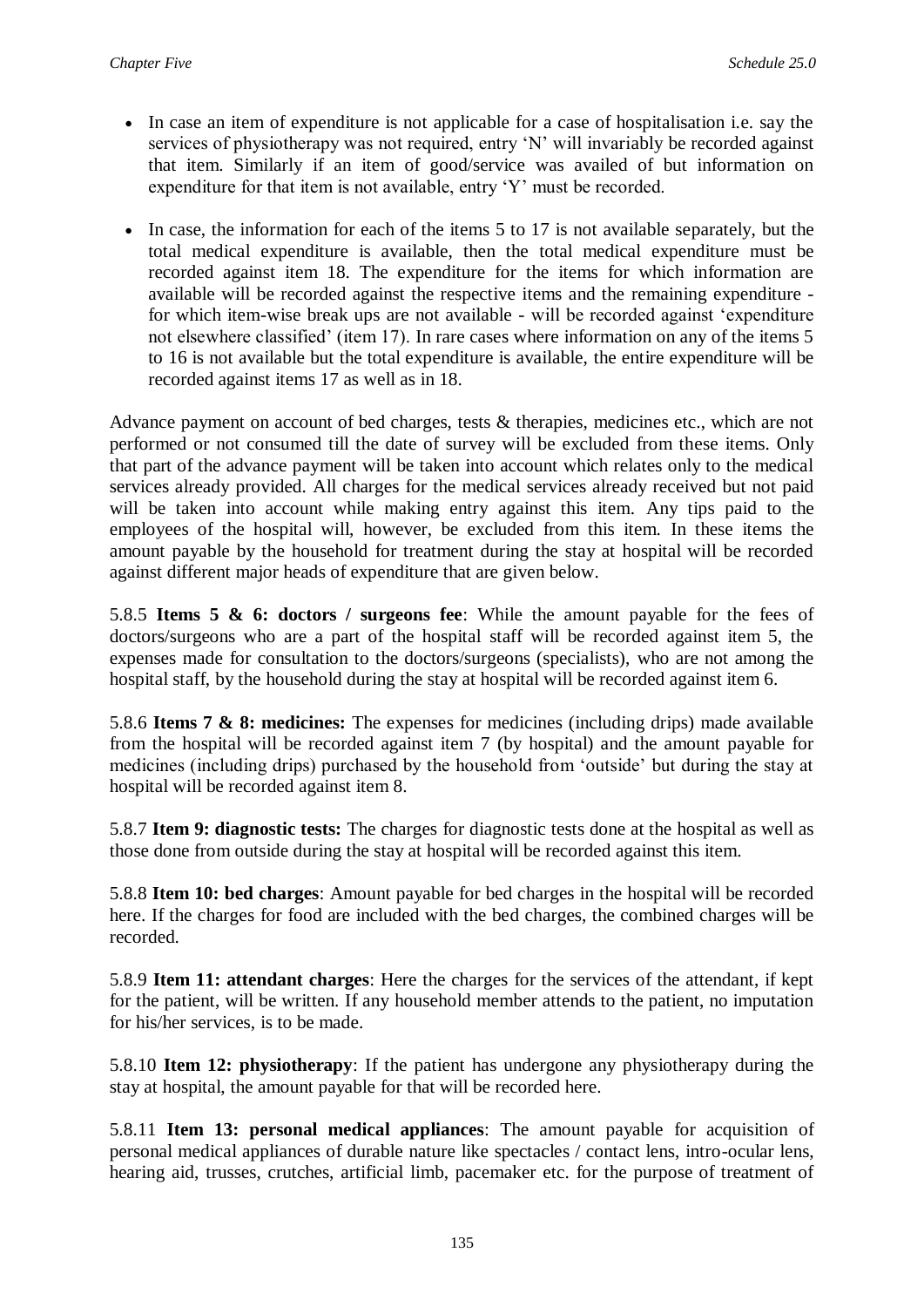the patient at the hospital will be recorded here. Note that appliances like thermometer, infrared lamp, blood-pressure measuring equipment, blood-sugar measuring kit, bed-pan / urinal etc. will not be treated as personal medical appliances. If such items have been purchased for the purpose of treatment and during the stay at hospital, those will be recorded against item 15 (blood, oxygen cylinder, etc.).

5.8.12 **Item 14: others: food and other material**: Expenses incurred on food and other refreshment materials supplied by the hospital or purchased from outside for the patient will be recorded here. The expenditure for meals supplied from home for the patient would be excluded.

5.8.13 **Block 8, item 15: others: blood, oxygen cylinder, etc.**: For acquiring blood, oxygen cylinder and goods like bandage, plaster, etc. supplied by the hospital or made available from outside will be recorded here.

5.8.14 **Item 16: others: services (ambulance, etc.)**: Amount payable for getting the services of ambulance, charges for operation theatre for the patient will be recorded against this item.

5.8.15 **Item 17: expenditure not elsewhere recorded**: Although efforts are to made to collect information about the medical expenditure incurred by the household under each of the heads given in items 5 to 16, in some cases the household may not be able to provide item wise expenditure as it might have made a lump sum payment for a number of goods and services taken together. As already mentioned, in such cases information available for the specific items may be recorded against them and that for the remaining items taken together will be recorded against item 17. All the medical expenditure that is not recorded against any of the items 5 to 16 would be recorded against this item.

5.8.16 **Item 18: total**: The total of entries in items 5 to 17 will be recorded here for each case of hospitalisation.

5.8.17 **Items 19 to 22: other expenses incurred by the household (Rs) (not included in item 18)**: Expenses other than those on medical treatment (i.e. other than those included in items 5 to 17 above) incurred by the household in connection with the hospitalisation case will be recorded under the separate heads as given below.

5.8.18 **Item 19: transport (other than ambulance)**: Here the amount payable for transport charges for other household members for the purpose of hospitalisation of the ailing person will be recorded. The transport charges paid for travelling to and from the hospital by the escorts (excluding ambulance charges), transport costs incurred by the household for procuring medicines, blood, oxygen, etc. for the treatment, etc. will be included.

5.8.19 **Item 20: lodging charges of escort(s)**: If the escort(s) is (are) required to stay in a hotel or a lodge for attending the patient while he/she is hospitalised, the charges for lodging will be recorded against this item.

5.8.20 **Item 21: others**: This will include all other incidental charges payable and expenses incurred due to hospitalisation like that of telephone charges made from PCO, on items like soap, towel, toothpaste, etc. for the patient and escort(s).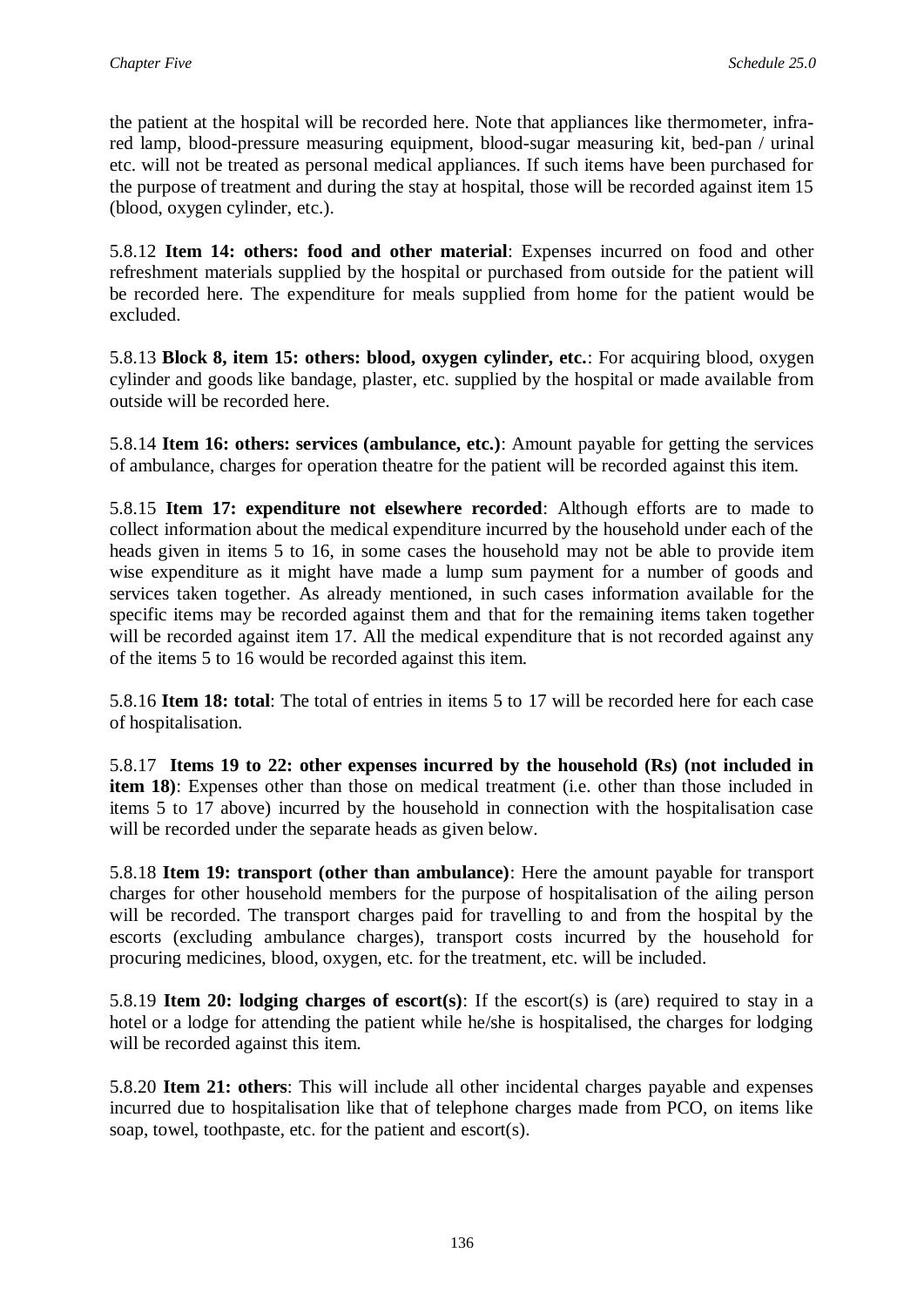5.8.21 **Item 22: total**: This will be total of entries made in items 19 to 21 for each case of hospitalisation.

5.8.22 **Item 23: total expenditure incurred by the household**: The total expenditure of the household (including both medical and other expenditures) owing to hospitalisation of household member(s) is to be recorded against this item. Hence, for making entry against this item a sum of items 18 and 22 over all the cases of hospitalisation (filled in columns) is to be made and the total recorded here.

5.8.23 **Items 24 to 28: sources of finance for meeting the expenses in item 23**: These items are meant for recording the particulars of how the total expenditure incurred by the household on account of hospitalisation of its members (including those deceased) during the last 365 days was met. The financing of the total expenditure of the household recorded against item 23 is to be recorded. The major sources of finance are listed against items 24 to 27. The part of the expenditure that was not met by any of the sources listed in items 24 to 26 will be recorded against item 27, i.e. 'other sources'. These items are self-explanatory. The total of all these sources of finance will be given in item 28 which would match with the entry in item 23.

5.8.24 **Item 29**: **amount of reimbursement**: The amount reimbursed or expected to be reimbursed by the employer or such insurance companies or other agencies will be recorded against item 29. Under medical reimbursement scheme of the employer, the employee may be required to meet the medical expenditure initially which would be reimbursed subsequently by the employer. Similarly, the medical insurance companies and other such agencies reimburse expenses made on medical treatment.

5.8.25 **Items 30 to 33**: If any amount of money reimbursed or reimbursable for treatment, such amount by individual sources of reimbursement will be recorded against items 30 to 33. The amount reimbursable from the employer will be recorded against items 30 and 31 depending upon whether the employer is the Government or a Private company. It may be noted that there will not be any entry against items 30 and 31 if the entry against item 4 of this block is 4, i.e. there is no employer. Reimbursement receivable from medical insurance companies will be recorded against item 32 and the amount of reimbursements receivable from other agencies or any other scheme will be recorded against item 33.

5.9.0 **Block 9: particulars of spells of ailment of household members during the last 15 days (including hospitalisation)**: In this block, particulars of all the spells of ailments suffered during the last 15 days preceding the date of survey by the members or deceased members of the household will be collected. For filling in the block, it is essential to note the following:

- A continuous period of sickness due to a specific ailment will be considered as a spell.
- A spell will be identified separately by ailments.
- Attempt has to be made to identify illness from two different causes as two spells of ailment.
- Particulars of each reported spell of every member (including deceased) will be collected, whether or not it is treated.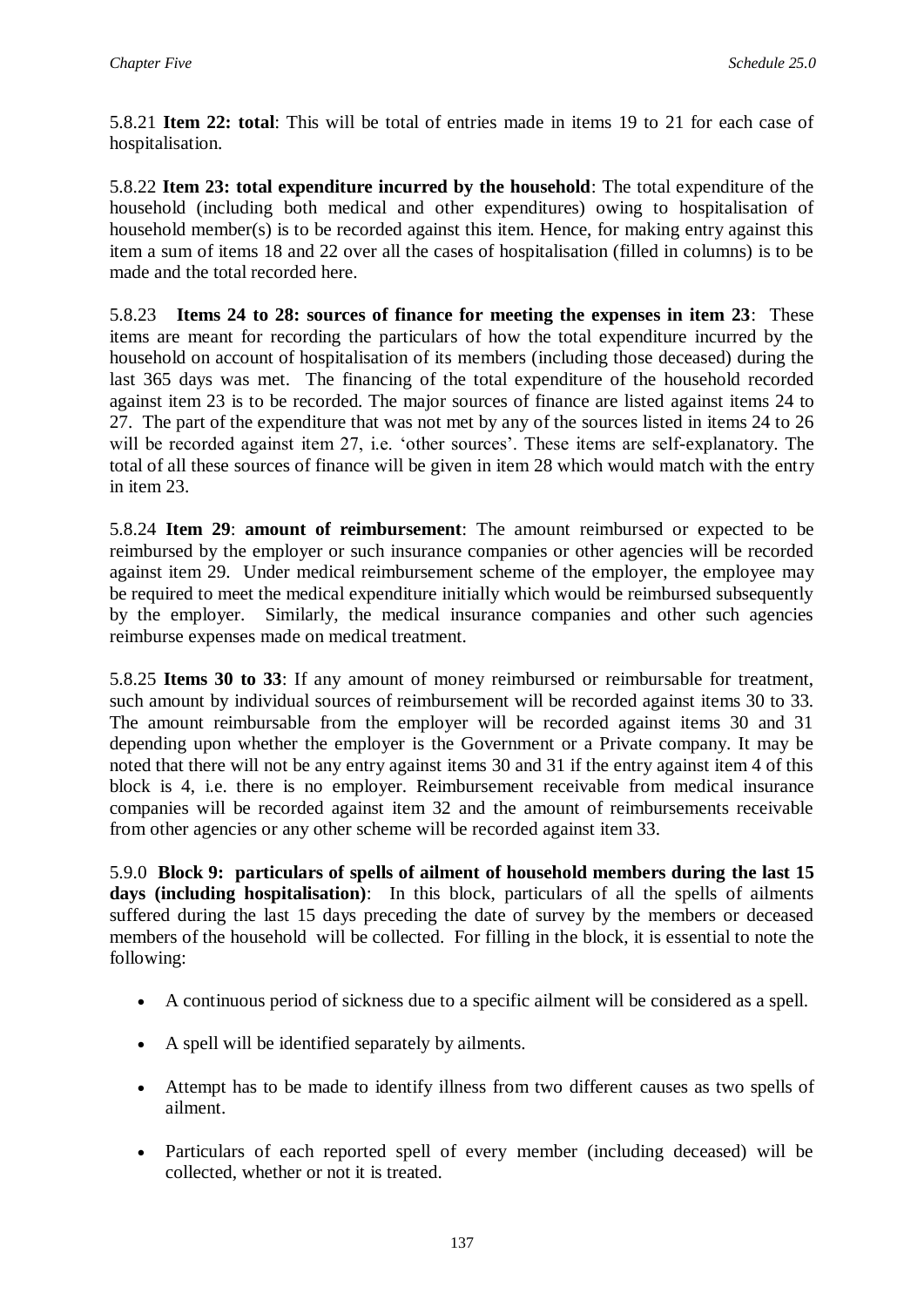- However, untreated injuries like cuts, burns, scald, bruise etc. of minor nature will not be covered, if the informant does not consider it to be severe enough.
- All the hospitalisation cases falling (entirely or partly) within the reference period of last 15 days will be enumerated in this block as well.
- Particulars of each spell of ailment will be recorded in separate columns of the block.

5.9.1 **Item 1: serial number of spell of ailment**: A running serial number is printed against this item for all spells of ailment. Information for an ailing member will be recorded under one column and separate columns will be used for recording separate spells of ailments for a member or for spells of ailments for different members. There is a provision for recording information on only five cases in this block. If the number of cases exceeds five, additional page(s) of block 9 will be used and continuous serial numbers will be given in the extra page against this item to record the additional cases.

5.9.2 **Item 2 : serial number of member with ailment reporting ailment (as in col.1 of blocks 4 / 5)**: The serial number of the ailing members, as recorded in block 4, col. 1, will be copied and recorded here. For the deceased members, the serial number is to be copied from col. 1 of block 5.

5.9.3 **Item 3: age**: The age of the member/deceased member who was ailing during the last 15 days, is to be copied from col. 5, block 4 / col. 4, block 5, and recorded here.

5.9.4 **Items 4, 5 and 6: Number of days within the reference period - ill, on restricted activity, confined to bed** : These three items are meant for assessing severity of the ailment suffered during the reference period. Number of days of illness, confinement to bed and restricted activity owing to a spell of ailment represent different degrees of severity of the ailment. While recording the number of days confined to bed, the number of days in a hospital within the reference period will also be counted against item 6, i.e. confined to bed.

The number of days the member suffered from the particular spell of ailment during the reference period will be recorded against item 4. Ailment involving periodic check up will be treated as a single spell. The number of days on restricted activity will be recorded against item 5 and the number of days confined to bed against item 6. Days with illness would mean the duration for which the member felt that he/she feels sick. The terms "confined to bed" and "on restricted activity" are explained in paras 1.9.48 and 1.9.49. Clearly, the day's confinement to bed will also be counted as on restricted activity. Thus, the entry in item 5 will not be smaller than the entry in item 6. Similarly, the entry in item 4 will not be less than that in item 5. An exception to this will however be made for children below school going age and very old persons. For them, a cross 'x' mark will be put against item 5. For infants of age below 6 months, a cross 'x' mark will be put against item 6 as well.

5.9.5 **Item 7: nature of ailment**: This item is same as item 5 of block 7 and will be filled in as per instructions given in para 5.7.5.

5.9.6 **Item 8: status of ailment**: The period of the spell of ailment with respect to the reference period will be recorded here in terms of codes. The codes are: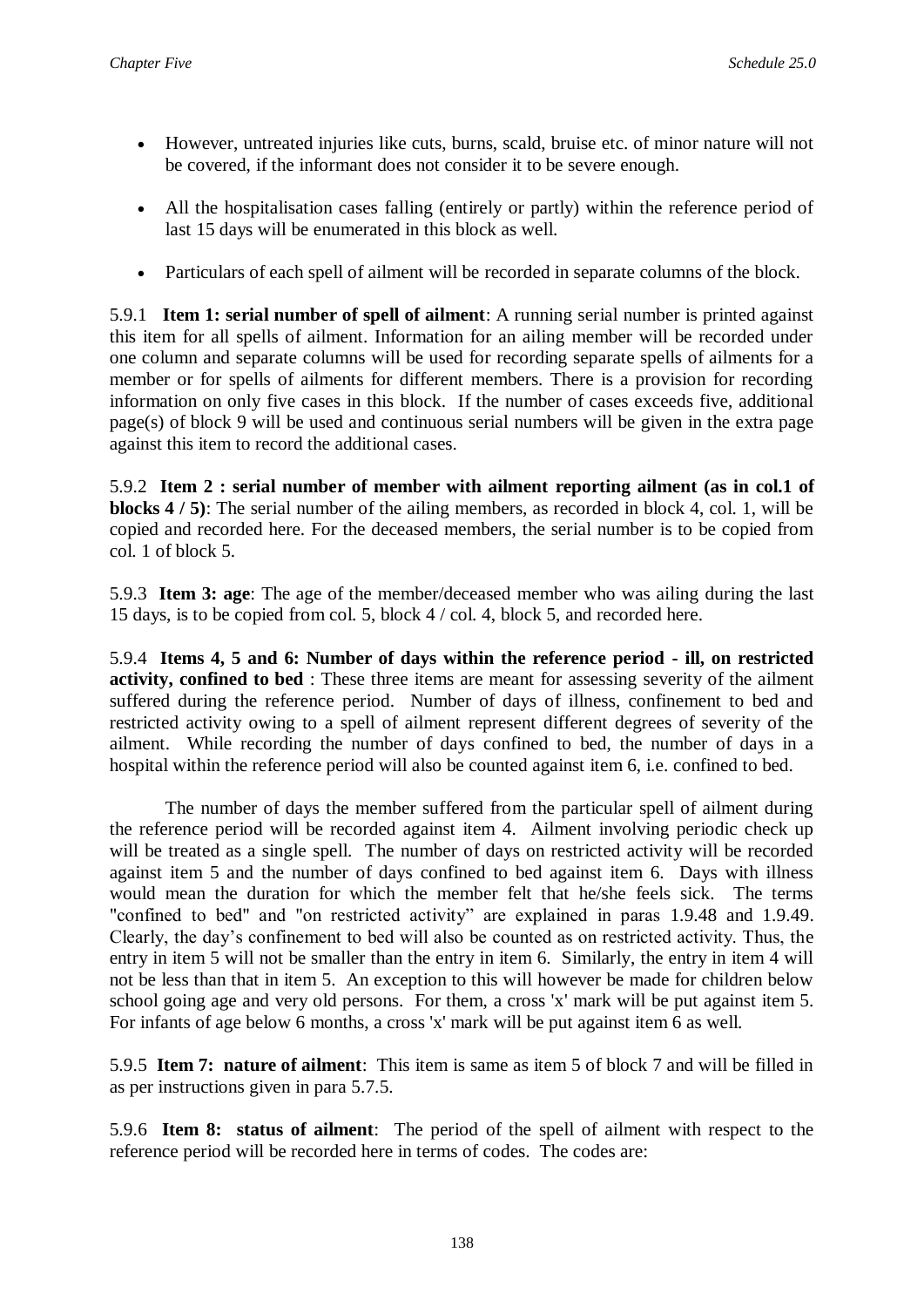| started more than 15 days ago and is continuing  1 |  |
|----------------------------------------------------|--|
|                                                    |  |
|                                                    |  |
|                                                    |  |

For the deceased members, the spell will be considered to have ended.

5.9.7 **Item 9: total duration of ailment:** The total duration of the ailment in number of days is to be recorded against this item irrespective of the reference period. Here, the duration, from the commencement of the ailment - whether the ailment started before or within the reference period - to its termination or the date of survey if the ailment is continuing, is to be recorded.

5.9.8 **Item 10: whether treatment taken on medical advice**: If any treatment is reported to have been taken on medical advice for the spell of ailment, whether consulting the doctor was within or outside the reference period, code 1 will be recorded against this item. If no medical treatment is **ever** taken for the spell of ailment, code 2 will be recorded. In such cases, items 11  $\&$  12 will not be filled in.

5.9.9 **Items 11 & 12: whether any treatment received from govt. sources and if no, reason**: These two items will be filled in only when the entry against item 10 is 1. If for a spell of ailment, the treatment taken during the reference period is from the government sources, code 1 will be entered against item 11. Otherwise, the entry will be 2. It may happen that for a particular spell the treatment has been availed of from both govt. and private sources. In that case, 'govt. source' should get priority over 'private'. Note that the nongovernment source includes private hospital and private doctor. If treatment is taken from non-government source only, i.e. if 2 is recorded against item 11, the reason for availing of the treatment from a non-government source will be recorded in codes against item 12. The codes to be used for item 12 are:

| not satisfied with medical treatment by  |  |
|------------------------------------------|--|
|                                          |  |
|                                          |  |
| required specific services not available |  |
|                                          |  |

5.9.10 **Items 13 to 16: if the ailment is not treated on the basis of medical advice :** The set of items 13 to 16 will be filled in if the treatment taken for the ailment is not based on medical advice, i.e., entry is 2 in item 10. The details are given below.

5.9.11 **Item 13: reason for no treatment**: The codes to be use are:

| facilities available but no treatment sought owing to: |  |
|--------------------------------------------------------|--|
|                                                        |  |
|                                                        |  |
|                                                        |  |
|                                                        |  |
|                                                        |  |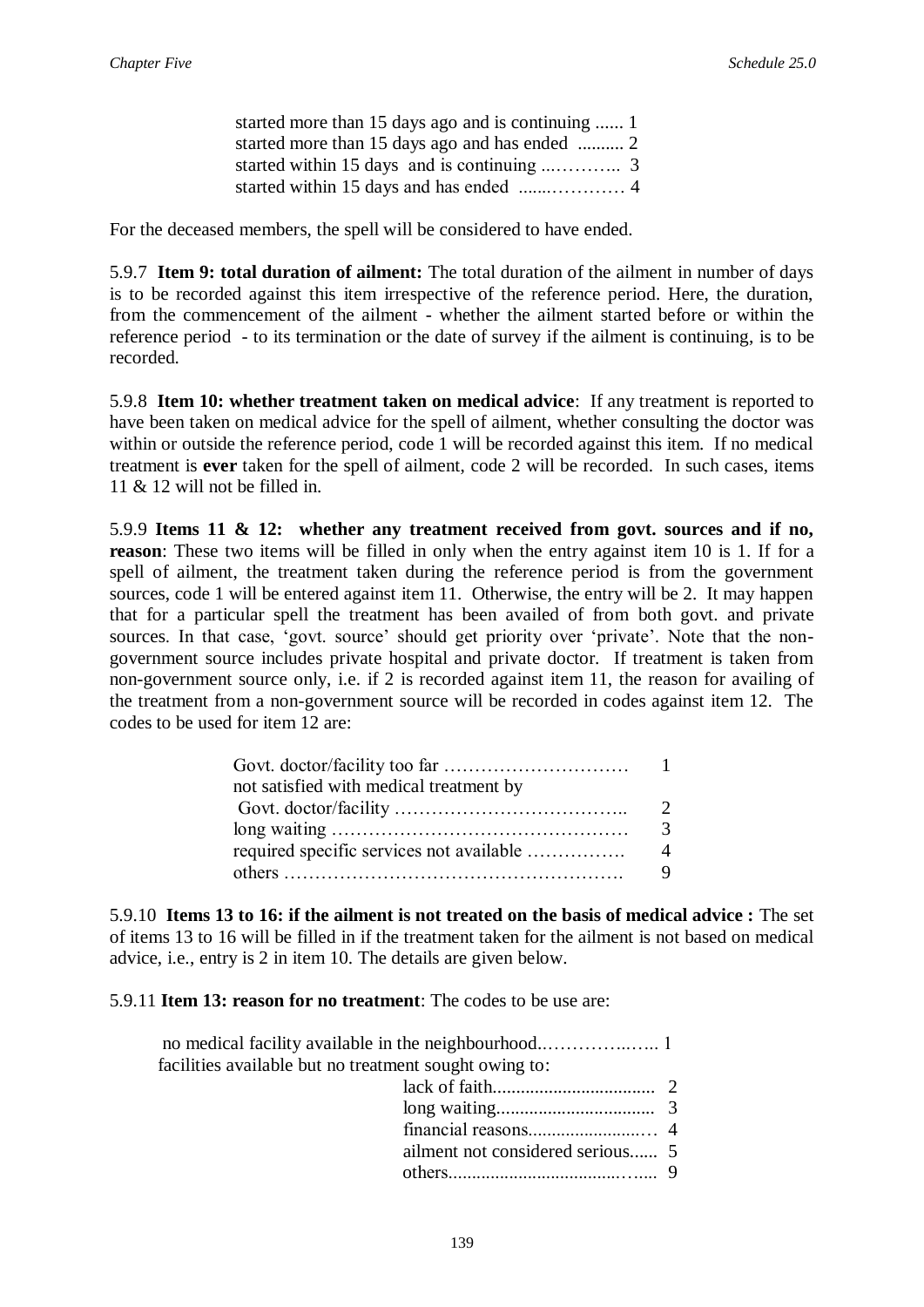5.9.12 **Item 14: whether any other measure taken for recovery/relief**: All non-medical treatment sought for recovery for the spell of ailment will be considered for this item. Selfdrugging, treatment on advice of non-medical persons, like pharmacist, druggists, compounder, faith-healers, unqualified friends & relative etc. and activities like offering prayers or conducting rituals for recovery, will be regarded as non-medical treatment. If any non-medical treatment is taken for recovery, code 1 will be entered here. Otherwise, the entry will be 2.

5.9.13 **Item 15: if 1 in item 14, whom consulted**: If 1 is recorded against item 14, the person consulted will be recorded in codes against this item. The codes are:

5.9.14 **Item 16: If 1 in item 14, expenditure incurred (Rs)**: If 1 is recorded in item 14, the expenditure incurred on account of non-medical treatment during the reference period will be recorded against this item in nearest rupees. Even if no expenditure has been incurred, '0' will be recorded.

5.9.15 **Item 17: loss of household income, if any, due to ailment (Rs)**: The loss in household income will be recorded against this item for each spell of ailment. This item is similar to item 10 of block 7, except that it is to be recorded for each spell of ailment and the reference period here will be the last 15 days. (See para 5.7.10).

5.10.0 **Block 10: expenses incurred during last 15 days for treatment of members (not as inpatient of hospital) and source of finance**: The particulars of medical treatment undergone (but not as inpatient of a hospital) during the reference period of last 15 days for recovery from a spell of ailment will be collected in this block. **Care should be taken to exclude the expenditure for treatment in the hospital as inpatient from the purview of this block even when the period of hospitalisation falls within the last 15 days**. However, medical treatments undergone before hospitalisation or after discharge from hospital will be covered here if they are taken within the reference period. It is essential to note the following points for proper collection of information in this block:

- Particulars of expenditure for treatment and other **details will be recorded (ailing) person-wise in this block,** and not spell-wise as in block 9. This is attempted for the convenience of data collection. It is expected that during the reference period of 15 days, most of the ailing person may experience a single spell of ailment and they may avail the treatment, if any, from a single source. Moreover, it has been experienced that in the case of multiple spell and particularly for the overlapping spells, no separate account is kept for expenditure and therefore, it is difficult to segregate the expenditure by spell-wise or by source of treatment.
- For some items (items 4 to 7) in this block, the particulars are to be collected with respect to the **major spell decided in terms of total duration of ailment** (item 9, block 9).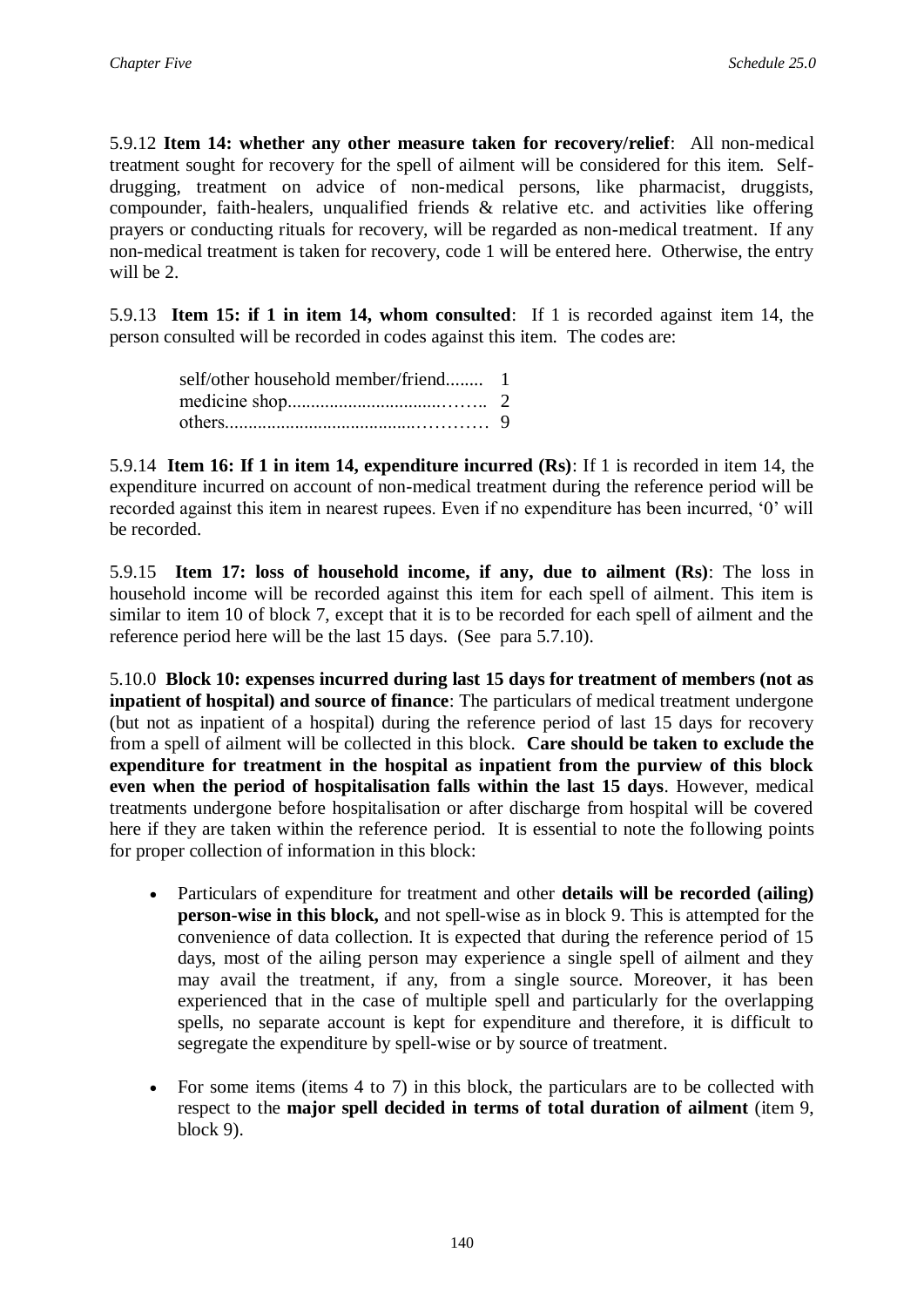- There will be **no entry in this block for the spells of ailment not medically treated** during the reference period.
- The particulars of expenditures for treatment to be recorded in this block should account for **only the part that relates to the treatment taken during the reference period.**
- The information on source of finance will relate only to the expenses recorded in the block.

5.10.1 **Item 1: serial number of the ailing member (as in item 2, block 9)**: The serial number of the ailing member is to be copied from item 2 of block 9 and recorded against this item.

5.10.2 **Item 2: age (as in item 3, block 9)**: The age of the ailing member is to be copied from item 3 of block 9 and recorded against this item.

5.10.3 **Item 3: whether any medical service provided free by employer**: Often employers have their own arrangements for medical treatment of their employees and their dependents. If any part of the expenditure on medical treatment during the reference period is borne by the employer (of the patient or the one on whom the patient is dependant) code 1 or 2, depending upon the employer is a Govt. agency or a private agency, will be entered against this item. If such a provision is not there for the ailing member or his/her dependants even if he/she is employed, entry 3 will be recorded. In all other cases, entry will be 4, that is, this item is not applicable. The codes for this item are as follows:

*yes*: medical services provided free by Government (employer) ……… …………….… 1 private (private employer) ...……………….… 2

*no* (medical service not provided free by employer) .... 3

There may be problem for the cases if an ailing person has suffered from two or more spells. The expenditure for a spell which has been treated from a particular category of source (hospital) may be provided by the employer and not for the other spell – being treated from an other category of source. In these cases, the situation obtaining for the person may be recorded. In the above example, code 1 or 2 will be applicable depending upon the source. However, code 1 should get priority over code 2 if both are applicable.

5.10.4 **Items 4 to 7**: Details of medical services received: These are same as items 11 to 14 of block 7. Refer para 5.7.11 for instructions. It is important to note that for each item, the situation is to be obtained for the major spell (decided in terms of duration), irrespective of whether all or some items are applicable for the major spell or not.

5.10.5 **Items 8 to 22: medical expenditure for treatment by the household**: The coverage and the instructions for items 8 to 19 are similar to that of items 5 to 17 of block 8. The important point is to note that the reference period for this block is the last 15 days and the medical expenditure for treatment of an ailing person will relate to the goods and services purchased/availed of (not as an inpatient of a hospital) for all the treated spells taken together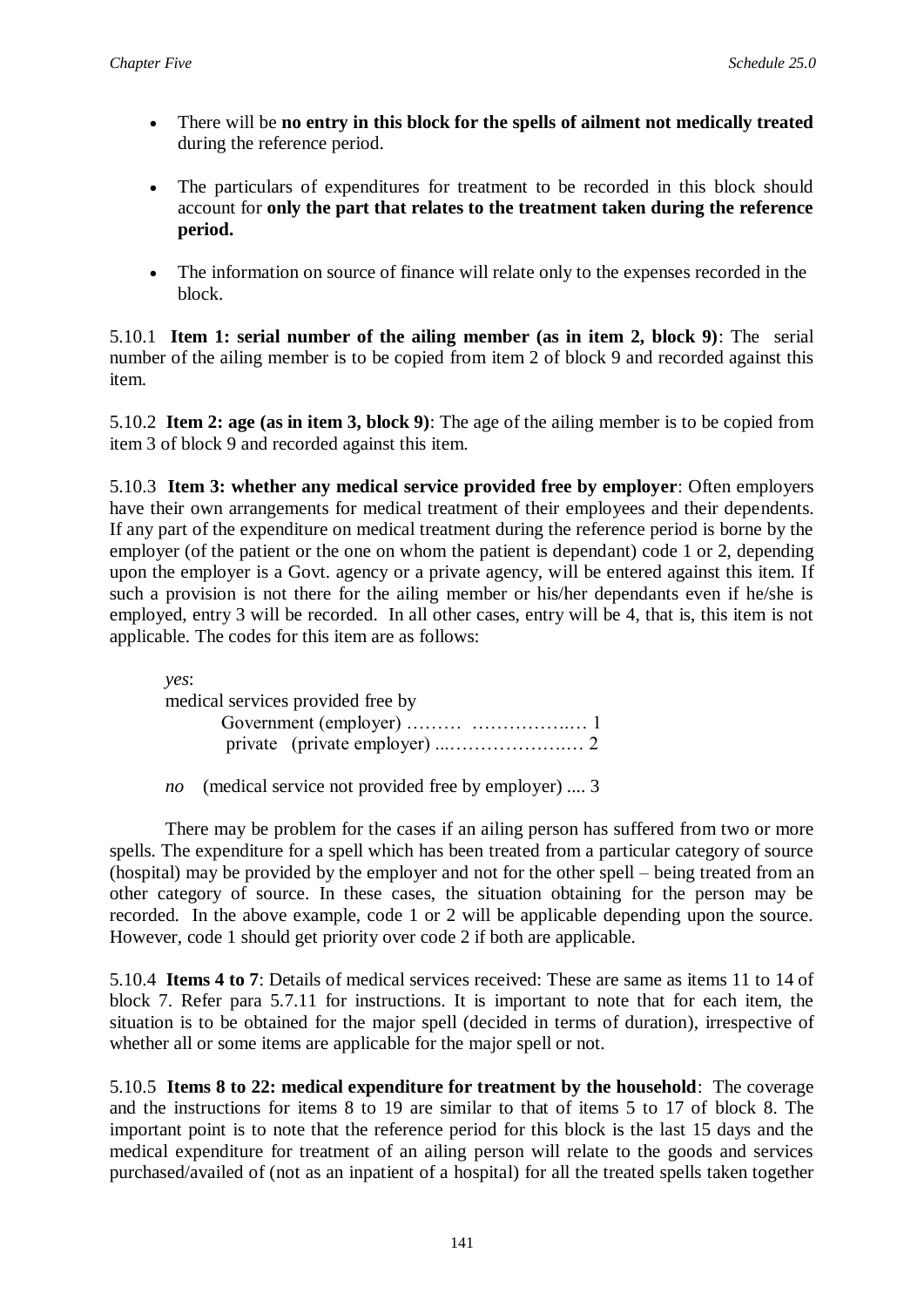for that person. For items 8 and 10, the coverage is the goods and services received from hospital only. Refer to paras 5.8.4 to 5.8.16 for detailed instructions on items 8 to 19.

5.10.6 **Items 20 to 22: total medical expenditure**: The total medical expenditure incurred for a ailing member (and given against items 8 to 19) will be recorded against item 20. The part of this total expenditure (given in item 20) made for the goods and services received from the various government sources, will be recorded against 21. The remaining part of the total expenditure, i.e. those made for goods and services received from non-government sources, will be recorded against item 22.

5.10.7 **Items 23 to 26: other expenses incurred by the household for treatment (Rs)**: These items are similar to items 19 to 22 of block 8. Refer paras 5.8.17 to 5.8.21 for detailed instructions.

5.10.8 **Item 27: total expenditure incurred by the household**: The total expenditure of the household (including both medical and other expenditures) owing to the ailments of member(s) of the household is to be recorded against this item. Hence, for making entry against this item a sum of items 22 and 26 over all the ailing household members (filled in different columns of this block) is to be made and the total recorded here.

5.10.9 **Items 28 to 37: source of finance for meeting the expenses in items 23 and details of reimbursement received**: These items are similar to items 24 to 33 respectively, of block 8. Refer paras 5.8.23 to 5.8.25 for detailed instructions.

5.11.0 **Block 11: Particulars of immunisation of children (0 – 4 yrs.), pre-natal and postnatal care of ever married women of age below 50 years during last 365 days**: This block is meant for recording expenditure payable by the household for availing the services and goods relating to immunisation of children, and pre-natal and post-natal care of the ever married women of age below 50 years during last 365 days.

5.11.1 **Columns 1 & 2: sl. no. and age (years) as in block 4/5:** The serial number and the corresponding age of children and ever married women of age below 50 years are to be copied from block 4/5 and recorded in columns 1 and 2, respectively in the sequence they appear in blocks 4/5.

5.11.2 **Column 3: for children of age 0 to 4 years, whether any immunisation received:**  For children below the age of 5 years, it is to be ascertained whether they have received any immunisation during the last 365 days or not. Code 1 is to be recorded for a child if he/she had received any of the following vaccinations viz., BCG, Measles, DPT (any of the 3 doses), Polio (excluding polio 0 which is given at the time of birth), Hepatitis vaccine (A or B), MMR, Pneumovax (for pneumonia) and Oral typhoid. Code 2 will be recorded if none of these vaccinations are received during the last 365 days.

5.11.3 **Column 4: for children of age 0 to 4 years, expenditure incurred (Rs):** If a child received any immunisation (any of the 10 immunsations mentioned above), i.e. code 1 in col. 3, the expenditure incurred for the administration of the vaccination is to be recorded under this column in whole rupees. The expenditure will include only the cost of availing the goods and services and not the transport charges, etc.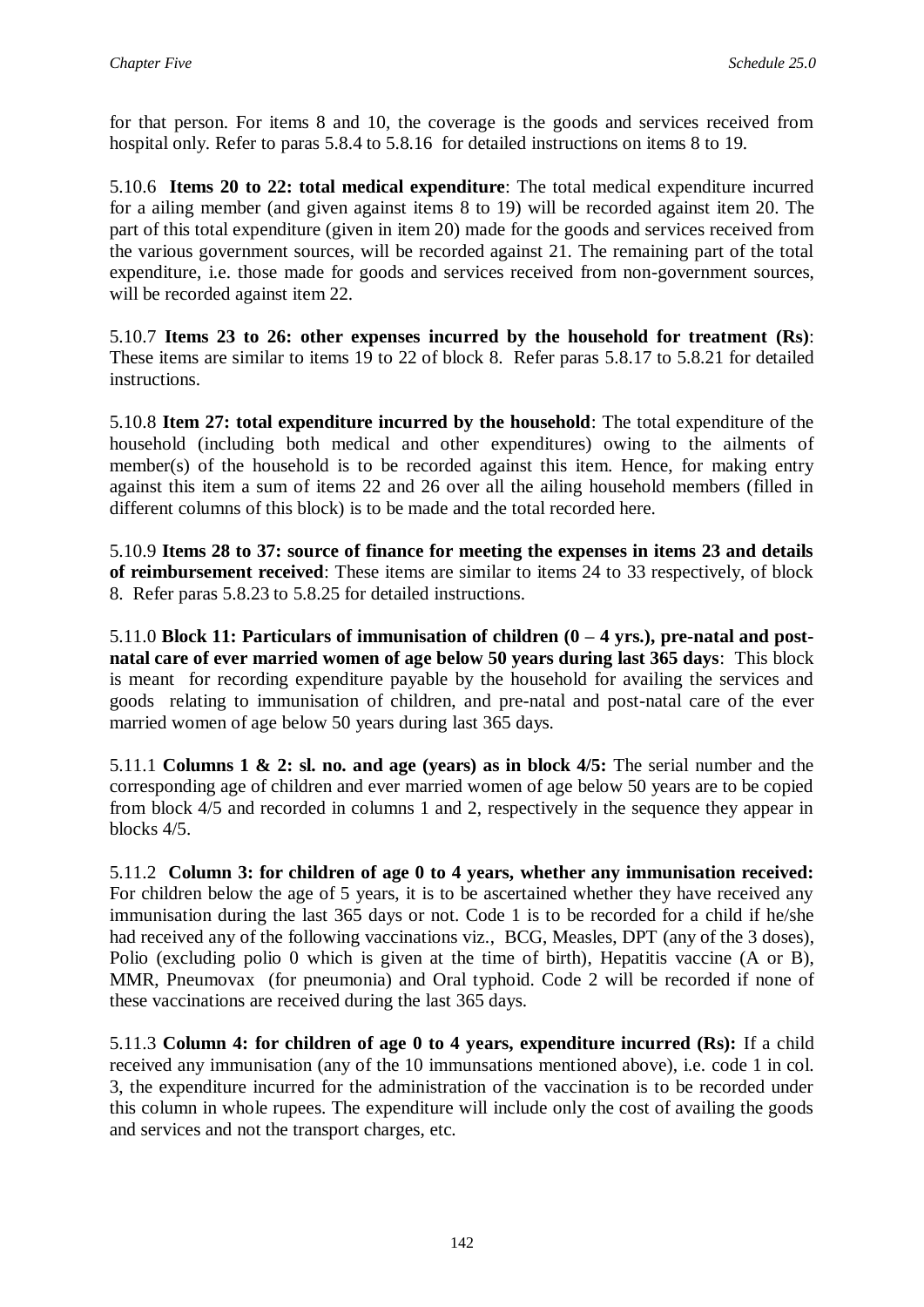5.11.4 **Columns 5 to 11: for ever married women of age below 50 years, particulars of pre-natal care of pregnant women and post-natal care of mothers**: In these columns details of expenditure incurred during the last 365 days for the pre-natal care of pregnant women, post-natal care of mothers and expenditure for child birth will be collected . If an unmarried woman reports pregnancy during the reference period, particulars relating pre-natal care, post natal care and information on childbirth will also be collected for her.

5.11.5 **Column 5: whether pregnant any time**: Each of the ever married women of age below 50 years would be asked whether she was pregnant any time during the last 365 days. Code 1 will be assigned if she was pregnant any time and otherwise, code 2 will be assigned. Information in columns 6 to 11 will be collected only for those women who were pregnant during the last 365 days, i.e. those with code 1 in column 5.

5.11.6 **Column 6: whether any pre-natal care received**: Usually an expectant mother gets pre-natal care in a medical institution where she is likely to be admitted for child birth. She may also consult private medical practitioners at regular intervals for pre-natal care and advice. When she goes to the out patient department of a hospital for pre-natal care, usually her name is registered in the hospital and a card/ticket, on which attending physician records his/her advice and the next date of check up, is given to her. In case of consultation in a doctor's clinic, such registration may not be necessary. Nevertheless, the doctor advises her as to when she is to report to him again for the next check up. Usually, the expectant mothers are given Tetanus Toxoid injections to immunise them from affectation of tetanus. Sometimes Iron Folic Acid tablets are also prescribed to prevent anaemia during pregnancy. The information on the receipt of pre-natal care will be collected on the basis of codes as given below:

| $\overline{a}$ |  |
|----------------|--|

Occasional consultation with a doctor or in a hospital during pregnancy for some sudden complication or ailment will not be treated as pre-natal care.

5.11.7 **Column 7: if 1 or 2 in col. 6, expenditure incurred (Rs)**: For women who had received pre-natal care, i.e. those with code 1 or 2 in col. 6, expenditure incurred for such care (goods and services) will be collected and recorded under column 7 in whole rupees.

5.11.8 **Column 8: whether given birth to child:** All those women who were pregnant any time during last 365 days will be asked whether they gave birth to a child during the last 365 days. Birth here means live births only. The response will be collected in the form of codes as given below:

> yes: in govt. hospital …… 1 in private hospital … 2 at home …………... 3 no ………………… 4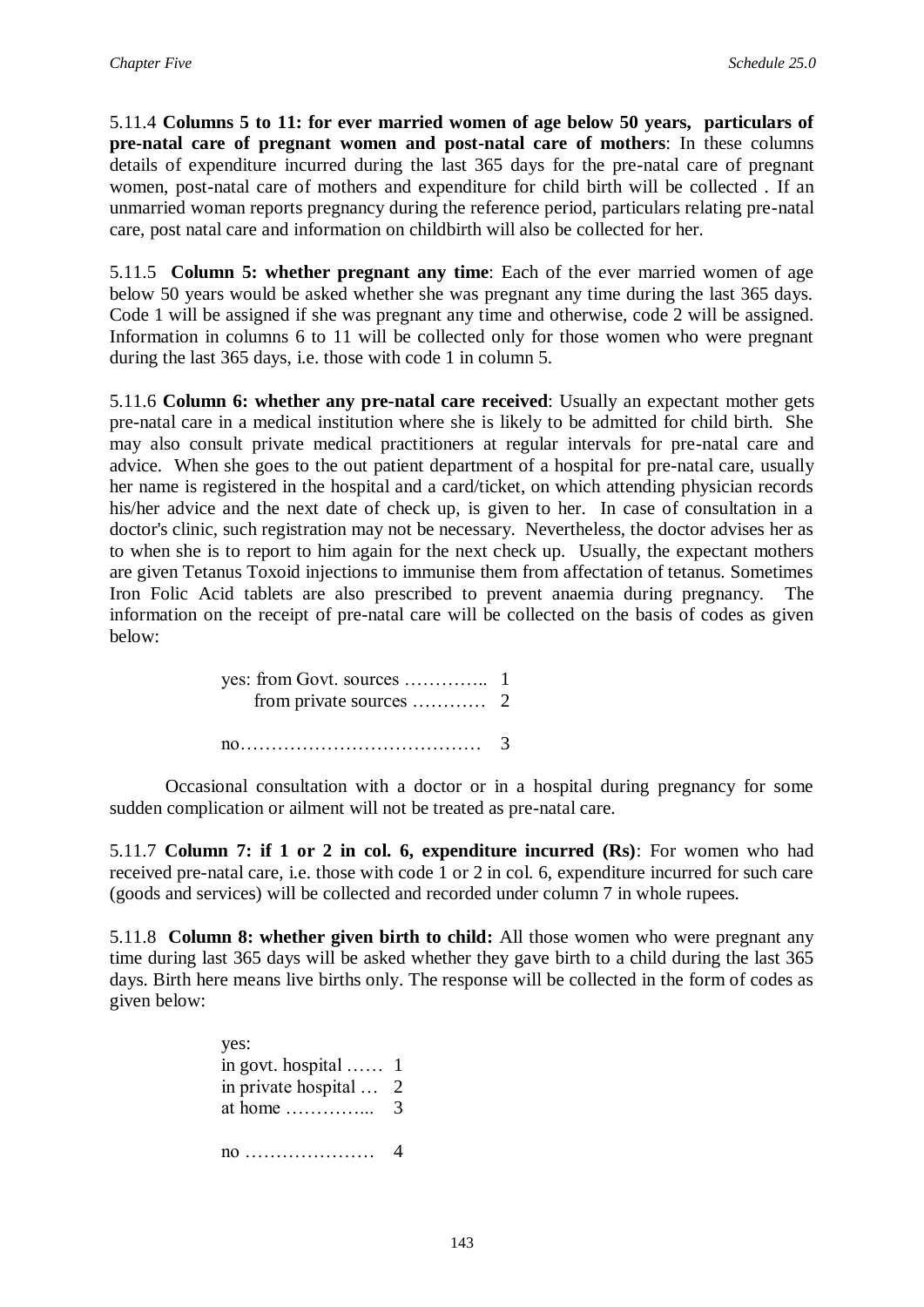5.11.9 **Column 9: if 1, 2 or 3 in col. 8, expenditure on childbirth (Rs)**: The total expenditure on childbirth for women who gave birth to a child during the last 365 days will be ascertained and recorded under this column. This will also include expenditure made for treatment of any complication arising at the time of childbirth.

5.11.10 **Column 10: if 1, 2 or 3 in col. 8, whether any post-natal care received**: For mothers giving birth to a child during the last 365 days i.e. those with code 1, 2 or 3 in col. 8, it will asked as to whether they received any post-natal care or not. After childbirth, mothers are given medicines, tonics and nutrients as a part of post-natal care. The information on the receipt of post-natal care will be collected on the basis of codes as given below:

5.11.11 **Column 11: if 1 or 2 in col. 10, expenditure incurred (Rs)**: For women who had received any post-natal care, i.e. those with code 1 or 2 in col. 10, expenditure incurred for such care will be collected and recorded under column 11 in whole rupees.

5.12.0 **Block 12**: **remarks by investigator**: Any relevant remarks relating to the problems encountered in collecting the data, attitude of respondents, etc., will be recorded in this block by the investigator. If the investigator feels that certain information given by the informant is of doubtful nature, it may also be indicated with comments, if any. Any other comment, which may help to make proper assessment of the entries made in the schedule, may also be recorded here.

5.13.0 **Block 13**: **comments by supervisory officer(s)**: This block will be used by the Supervisory Officer(s) to record their comments and suggestions. They should particularly highlight the inconsistent data, if any, recorded in the schedule giving possible reason for such entries.

\_\_\_\_\_\_\_\_\_\_\_\_\_\_\_\_\_\_\_\_\_\_\_\_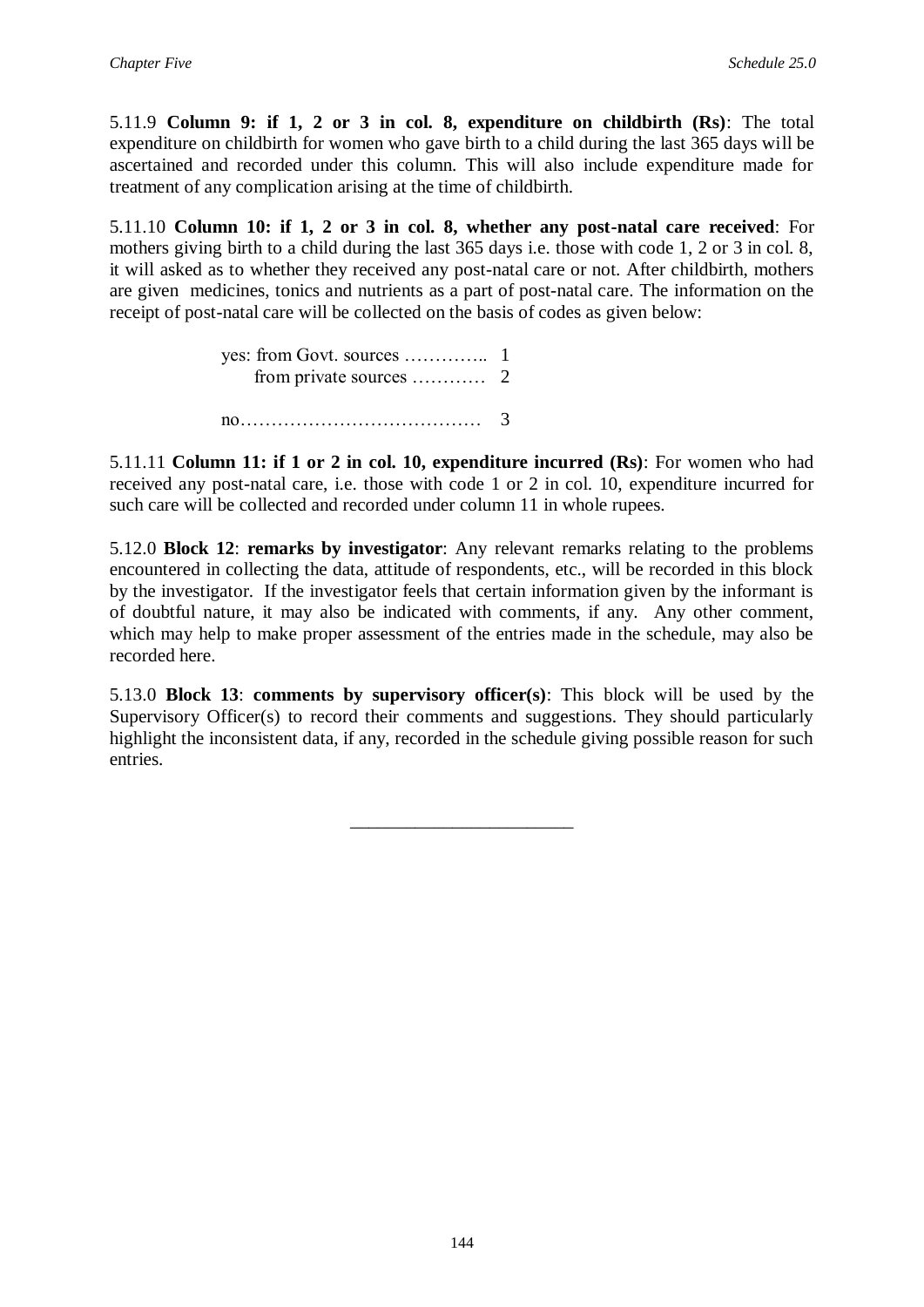# **Working Definitions of Ailments**

| <b>Definitions</b>                                                                                                                                                                                                                | code |
|-----------------------------------------------------------------------------------------------------------------------------------------------------------------------------------------------------------------------------------|------|
| <b>Gastro-intestinal</b><br><b>Diarrhoea/dysentery:</b> Passage of 3 or more semisolid or liquid stools a day<br>with/without fever/abdominal pain. If blood and mucus are found in stool, this<br>will be Dysentery.             | 01   |
| Gastritis/gastric or peptic ulcer: Pain and discomfort in the upper abdomen                                                                                                                                                       | 02   |
| <b>Worm infestation:</b> Vague symptoms like nausea, vomiting, abdominal pain,<br>irregular passage of stools with history of passing worms with stools or vomitus.                                                               | 03   |
| Amoebiosis: Intermittent diarrhoea and/or constipation with 1 to 4 loose or<br>watery foul smelling stools with mucus accompanied by flatulence (passing gas)<br>and abdominal pain.                                              | 04   |
| Presence<br>of yellowish<br>discoloration<br>Hepatitis/jaundice:<br>of<br>eyes,<br>passing high colored urine, nausea, and itching                                                                                                | 05   |
| <b>Cardiovascular Diseases</b>                                                                                                                                                                                                    | 06   |
| Heart Disease: Chest pain, breathlessness, sweating with/without palpitation                                                                                                                                                      |      |
| <b>Hypertension:</b> Reported history of having been diagnosed as hypertensive                                                                                                                                                    | 07   |
| <b>Respiratory ailments including ear/nose/throat:</b> Characterized by one or more<br>of the following: Running nose, Cough, Sore throat, Difficulty in breathing,<br>Pain/discharge from the ear, With/without fever            | 08   |
| Tuberculosis: Cough for 3 weeks or longer duration, and/or chest pain, and/or<br>coughing of blood, and demonstration of Mycobacterium tuberculosis in the<br>sputum.                                                             | 09   |
| Bronchial Asthma: Difficulty in breathing, wheezing. Cough with expectoration,<br>history of taking medication                                                                                                                    | 10   |
| <b>Disorders of joints and bones:</b> Swelling, pain, stiffness or deformities of the<br>bone(s) and / or joint(s)                                                                                                                | 11   |
| Diseases of kidney/urinary system: Difficulty in passing urine and/or burning<br>sensation while passing urine at frequent intervals and/or fever and/or passing<br>blood in urine                                                | 12   |
| <b>Prostatic disorders:</b> In males, passing small quantities of urine and frequent<br>intervals, sense of incomplete emptying, inability to hold urine, with/without<br>pain/burning sensation                                  | 13   |
| <b>Gynaecological disorders:</b> Any abnormal bleeding per vaginum and /or abnormal<br>discharge and /or lower abdominal pain and /or genital ulcer and /or mass or<br>growth and /or inability to conceive without contraception | 14   |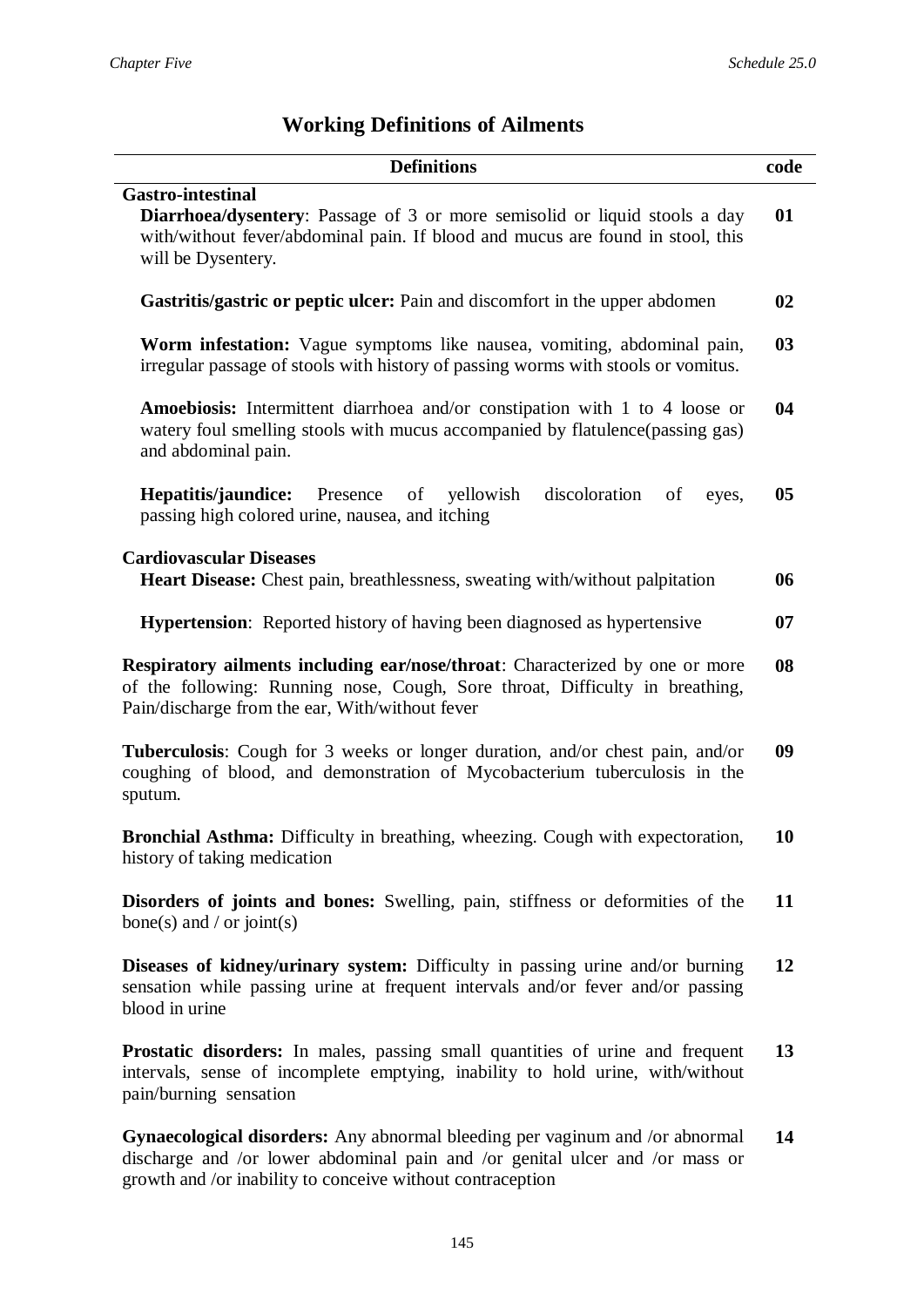| Neurological disorders: Severe headache, vomiting, loss of consciousness,<br>convulsions, neck rigidity with or without fever, paralysis, may or may not be<br>associated with loss of activity in an acute episode: if it is of a longer duration,<br>there can be difficulty in walking/speaking | code<br>15 |
|----------------------------------------------------------------------------------------------------------------------------------------------------------------------------------------------------------------------------------------------------------------------------------------------------|------------|
| Psychiatric disorders: Diseases of longer duration of irregular nature<br>affecting mental and emotional conditions which significantly interferes with the<br>performance of major life activities such as learning, thinking, communicating,<br>sleeping etc.                                    | 16         |
| <b>Eye ailments</b><br>Conjunctivitis: Redness of eyes with watering and foreign body sensation<br>with/without discharge and carrying out the normal day-to-day functions with<br>muscle weakness, abnormal body movements, tremors                                                               | 17         |
| Glaucoma: Pain in the eyes with blurring/loss of vision of sudden onset in<br>either/both eyes                                                                                                                                                                                                     | 18         |
| <b>Cataract:</b> As above with presence of opacity in either or both eyes                                                                                                                                                                                                                          | 19         |
| <b>Diseases of skin:</b> Characterized by presence of any of the following<br>1. Lesions-raised, rings, blisters, scales, discolored patches<br>2.Itching,<br>3.Redness.                                                                                                                           | 20         |
| Goiter: Swelling in the front of the neck                                                                                                                                                                                                                                                          | 21         |
| Diabetes mellitus: Excessive thirst, frequent eating, passing large quantities of<br>urine at frequent intervals associated with impaired glucose tolerance                                                                                                                                        | 22         |
| <b>Under-nutrition:</b> When the child is very thin built, lethargic and the actual weight<br>of the baby/child is 60% or less than its desirable body weight for age.                                                                                                                             | 23         |
| Anaemia: Pallor associated with fatigue, general weakness, and palpitation.                                                                                                                                                                                                                        | 24         |
| Sexually transmitted diseases: Characterized by any of the following features:<br>Urethral discharge, genital ulcers, vaginal discharge, scrotal discharge, scrotal                                                                                                                                | 25         |

swelling, lower abdominal pain, swelling in the groin and history of exposure.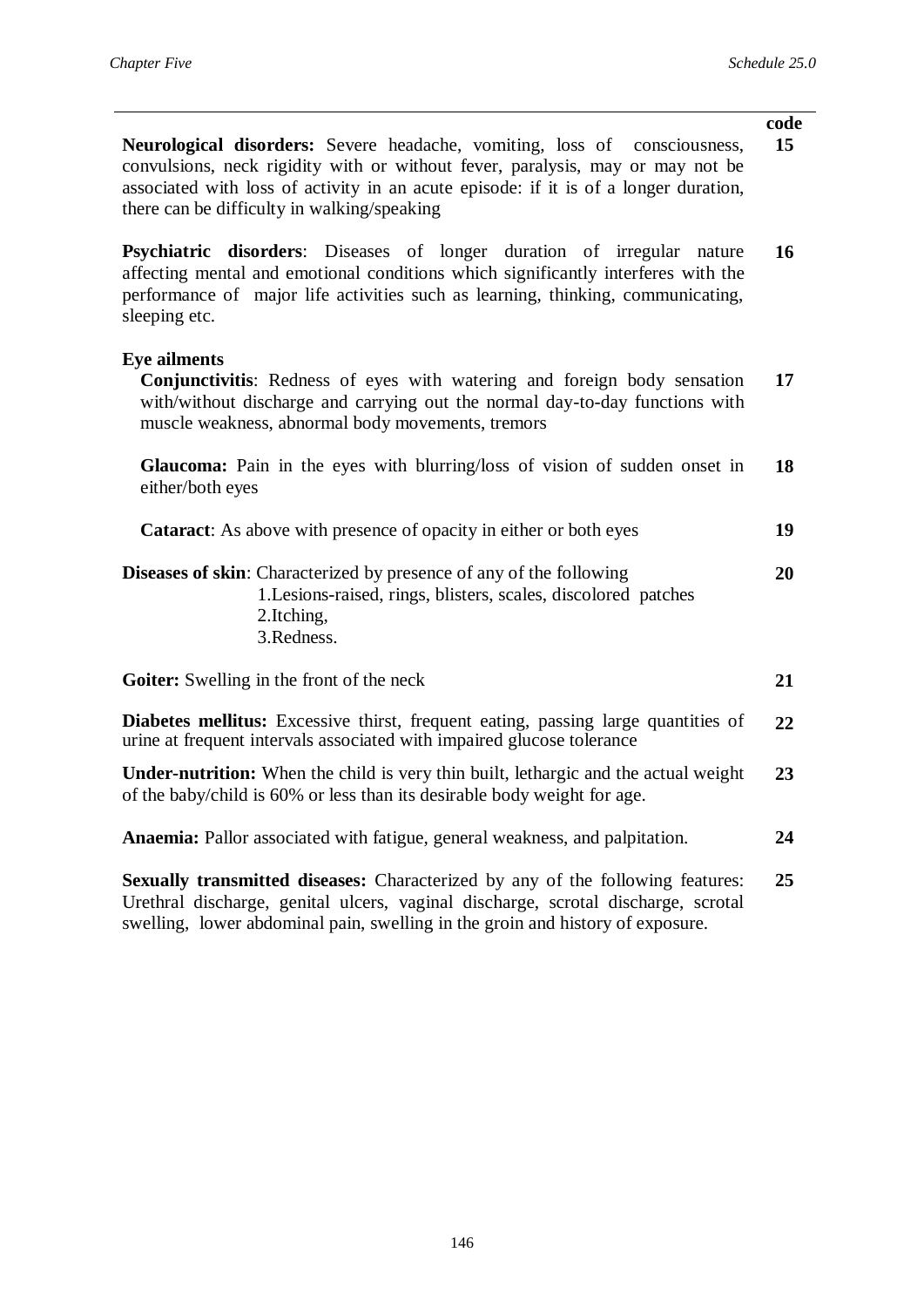| <b>Febrile Illnesses</b>                                                                                                                                                                                                                                                             | code |
|--------------------------------------------------------------------------------------------------------------------------------------------------------------------------------------------------------------------------------------------------------------------------------------|------|
| Malaria: Fever with chills and rigors, profuse sweating, intense headache and<br>presence of malarial parasite in the peripheral blood smear                                                                                                                                         | 26   |
| <b>Eruptive:</b> Fevers with eruptive lesions/rashes. (This includes Chickenpox,<br>measles and German measles)                                                                                                                                                                      | 27   |
| <b>Mumps:</b> Fever with pain and swelling behind the ear                                                                                                                                                                                                                            | 28   |
| <b>Diphtheria:</b> Fever, sore throat, and presence of a patch over the tonsils<br>confirmed by the presence of C.diphtheriae on culture.                                                                                                                                            | 29   |
| <b>Whooping cough:</b> Fever with bouts of coughing followed by a whoop and<br>confirmed by the presence of B. pertussis                                                                                                                                                             | 30   |
| <b>Fever of unknown origin:</b> Any other fever which has not been included in the<br>above list of diseases                                                                                                                                                                         | 31   |
| <b>Tetanus:</b> Generalized painful spasm and stiffness of muscles without loss of<br>consciousness with/without history of injury                                                                                                                                                   | 32   |
| <b>Filariasis /Elephantiasis:</b> Fever with unilateral / bilateral swelling of any limb /<br>gland / scrotum confirmed by the presence of microfilaria in peripheral night blood<br>smear or elephantiasis                                                                          | 33   |
| <b>Disability:</b><br><b>Locomotor disability</b>                                                                                                                                                                                                                                    | 34   |
| <b>Visual Disability including Blindness (excluding cataract)</b>                                                                                                                                                                                                                    | 35   |
| <b>Speech disability</b>                                                                                                                                                                                                                                                             | 36   |
| <b>Hearing disability</b>                                                                                                                                                                                                                                                            | 37   |
| <b>Other congenital deformities</b>                                                                                                                                                                                                                                                  | 38   |
| <b>Diseases Of The Mouth/Teeth/Gums:</b><br>Presence of white elevated curd like patches in the mouth that are difficult to<br>remove, / bleeding from the gums/bad breath/pus discharge/tooth ache/decayed/<br>missed /filled tooth/teeth.                                          | 39   |
| <b>Accidents/Injuries/Burns/Fractures/Poisoning</b>                                                                                                                                                                                                                                  | 40   |
| <b>Cancer and other Tumours:</b><br>Changes in bowel and bladder habits, non healing ulcers/sores, unusual bleeding<br>discharge, thickening or lump in breast or any other part of the body,<br>and<br>indigestion or difficulty in swallowing, any obvious change in wart or mole, | 41   |

nagging cough or hoarseness with or without pain not responding usual medication and with documentary evidence of diagnosis.